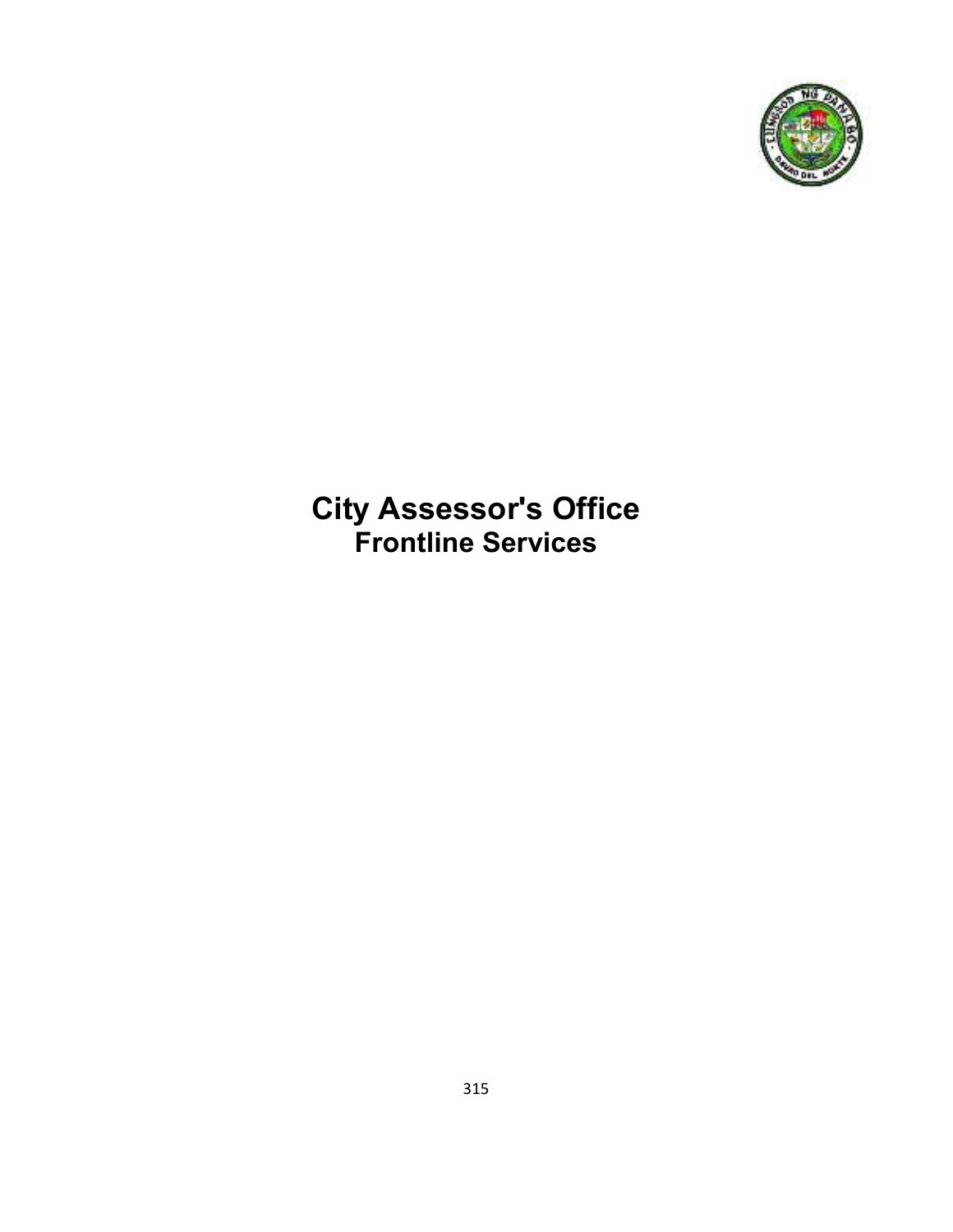

## **1. Application for Land New Assessment & Transfer**

The application for transfer of Ownership is processed if the requester wishes to update or change the existing records for new ownership.

| <b>Office or Division:</b>                                                                                                                                                          |                                                                                                                                                                                                                                    | <b>City Assessor's Office</b>    |                                  |                                                          |  |
|-------------------------------------------------------------------------------------------------------------------------------------------------------------------------------------|------------------------------------------------------------------------------------------------------------------------------------------------------------------------------------------------------------------------------------|----------------------------------|----------------------------------|----------------------------------------------------------|--|
| <b>Classification:</b>                                                                                                                                                              | Complex                                                                                                                                                                                                                            |                                  |                                  |                                                          |  |
| <b>Type of Transaction:</b>                                                                                                                                                         | G2G - Government to Client                                                                                                                                                                                                         |                                  |                                  |                                                          |  |
| Who may avail:                                                                                                                                                                      | All                                                                                                                                                                                                                                |                                  |                                  |                                                          |  |
|                                                                                                                                                                                     |                                                                                                                                                                                                                                    |                                  |                                  |                                                          |  |
| <b>CHECKLIST OF REQUIREMENTS</b>                                                                                                                                                    |                                                                                                                                                                                                                                    |                                  | <b>WHERE TO SECURE</b>           |                                                          |  |
| Certified True copy of Title (OCT, TCT &<br>CCT) (1 original certified copy)                                                                                                        |                                                                                                                                                                                                                                    | <b>Registry of Deeds</b>         |                                  |                                                          |  |
| Deed of Conveyance, Deed of Donation,<br>Deed of Sale, Extra-judicial Settlement &<br>etc.) (1 photocopy)                                                                           |                                                                                                                                                                                                                                    | Law Office                       |                                  |                                                          |  |
| <b>Official Receipt of Transfer Fee</b><br>(1 photocopy)                                                                                                                            |                                                                                                                                                                                                                                    | <b>City Treasurer's Office</b>   |                                  |                                                          |  |
| Tax Clearance (1 photocopy)                                                                                                                                                         |                                                                                                                                                                                                                                    |                                  | <b>City Treasurer's Office</b>   |                                                          |  |
| Assessors Fee Receipt (1 original copy)                                                                                                                                             |                                                                                                                                                                                                                                    | <b>City Treasurer's Office</b>   |                                  |                                                          |  |
| <b>CLIENT STEPS</b>                                                                                                                                                                 | <b>AGENCY</b><br><b>ACTIONS</b>                                                                                                                                                                                                    | <b>FEES TO BE</b><br><b>PAID</b> | <b>PROCESSING</b><br><b>TIME</b> | <b>PERSON</b><br><b>RESPONSIBLE</b>                      |  |
| 1. Submit complete<br>documentary<br>requirements at<br>Appraisal and<br><b>Assessment Section</b><br>(Window 1)<br>*Make sure to secure<br>Order of Payment<br>that will be issued | 1.1 Receive and<br>review<br>documentary<br>requirements<br>1.2 Issue the<br><b>Order of Payment</b><br>if all required<br>documents were<br>given<br>1.3 Direct client to<br>the City<br><b>Treasurer's Office</b><br>for payment | None                             | 30 Minutes                       | Appraisal and<br><b>Assessment Staff</b><br><b>CASSO</b> |  |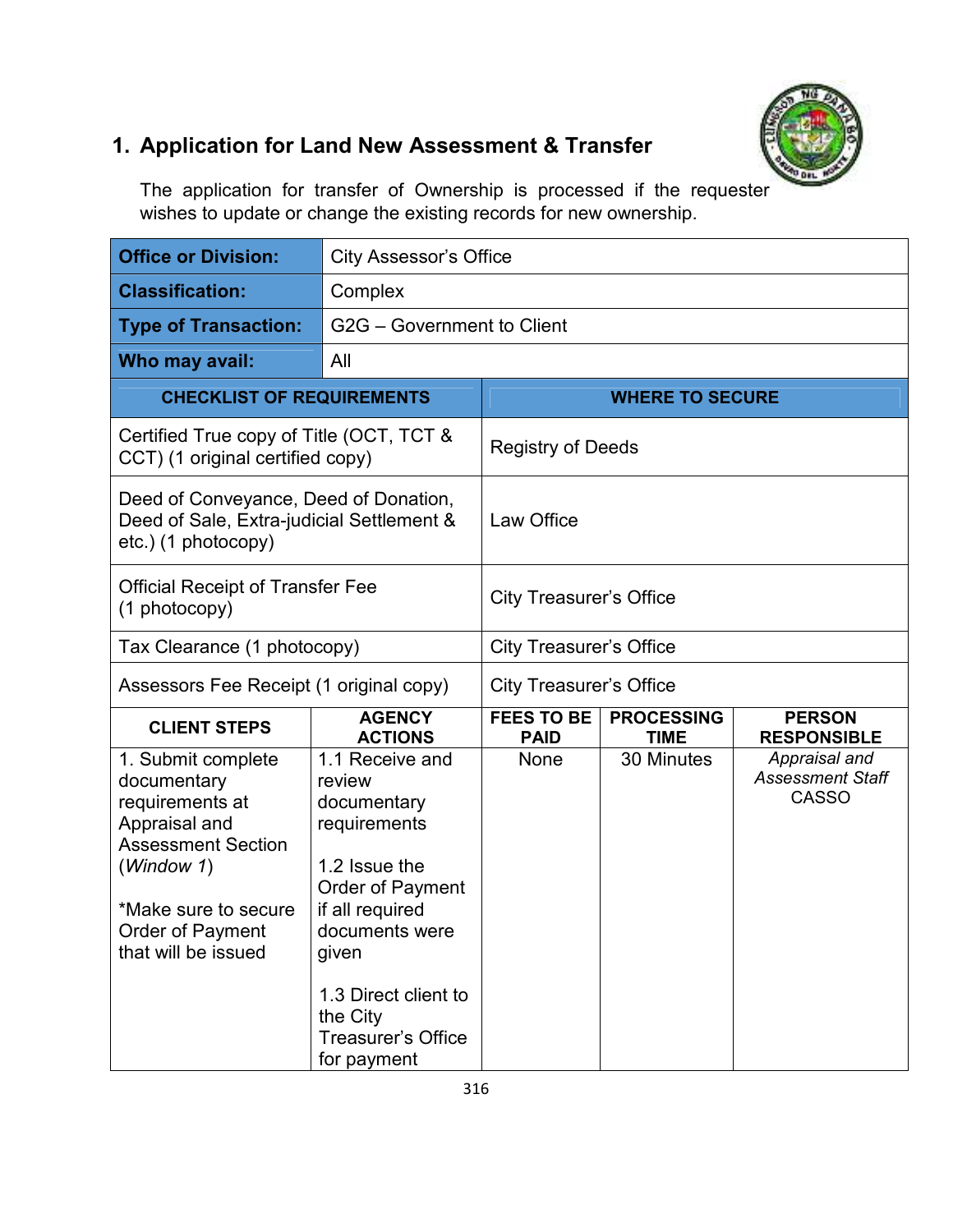

| 2. Go to the City                       | 2. Provide priority                      | PHP 150.00    | 5 Minutes    | Clerk                                   |
|-----------------------------------------|------------------------------------------|---------------|--------------|-----------------------------------------|
| <b>Treasurer's Office</b>               | number from the                          | Tax           |              | <b>CTO</b>                              |
| and secure priority                     | queuing machine                          | Declaration / |              |                                         |
| number at queuing                       |                                          | Assessment    |              |                                         |
| machine and wait for                    | 2.1 Call the                             |               | 35 Minutes   | <b>Revenue Collection</b>               |
| the number to be                        | priority number                          |               |              | Clerk III<br><b>CTO</b>                 |
| called to pay                           |                                          |               |              |                                         |
| assigned fees either                    | 2.2 Accept                               |               |              |                                         |
| in Window 3 - 5                         | payment based on                         |               |              |                                         |
|                                         | the Order of                             |               |              |                                         |
|                                         | payment                                  |               |              |                                         |
| *Make sure to secure                    |                                          |               |              |                                         |
| <b>Official Receipt that</b>            | 2.3 Issue the                            |               |              |                                         |
| will be issued upon                     | <b>Official Receipt</b>                  |               |              |                                         |
| payment                                 |                                          |               |              |                                         |
| 3. Return to the                        | 3.1 Receive the                          | None          | 4 Days & 3   | Appraisal and                           |
| <b>CASSO Appraisal</b>                  | <b>Official Receipt</b>                  |               | <b>Hours</b> | <b>Assessment Staff</b><br><b>CASSO</b> |
| and Assessment                          |                                          |               |              |                                         |
| Section to give the                     | 3.2 Advice client                        |               |              |                                         |
| official receipt issued<br>from the CTO | to affix their name,                     |               |              |                                         |
|                                         | signature, address<br>and contact no. in |               |              |                                         |
|                                         | the FAAS                                 |               |              |                                         |
| *Make sure to Affix                     |                                          |               |              |                                         |
| your name, signature,                   | 3.3 Issue the                            |               |              |                                         |
| address and contact                     | <b>Claim Stub</b>                        |               |              |                                         |
| no. in the FAAS and                     |                                          |               |              |                                         |
| receive the Claim                       | 3.4 Verifies the                         |               |              |                                         |
| <b>Stub</b>                             | documentary                              |               |              |                                         |
|                                         | documents                                |               |              |                                         |
|                                         |                                          |               |              |                                         |
|                                         | 3.5 Conduct                              |               |              | <b>Tax-Mapping Staff</b>                |
|                                         | Ocular inspection                        |               |              | <b>CASSO</b>                            |
|                                         | to check                                 |               |              |                                         |
|                                         | improvements of                          |               |              |                                         |
|                                         | the Property                             |               |              |                                         |
|                                         |                                          |               |              |                                         |
|                                         | 3.6 Prepares Field                       |               |              |                                         |
|                                         | Appraisal and                            |               |              |                                         |
|                                         | Assessment                               |               |              |                                         |
|                                         | Sheet (FAAS)                             |               |              |                                         |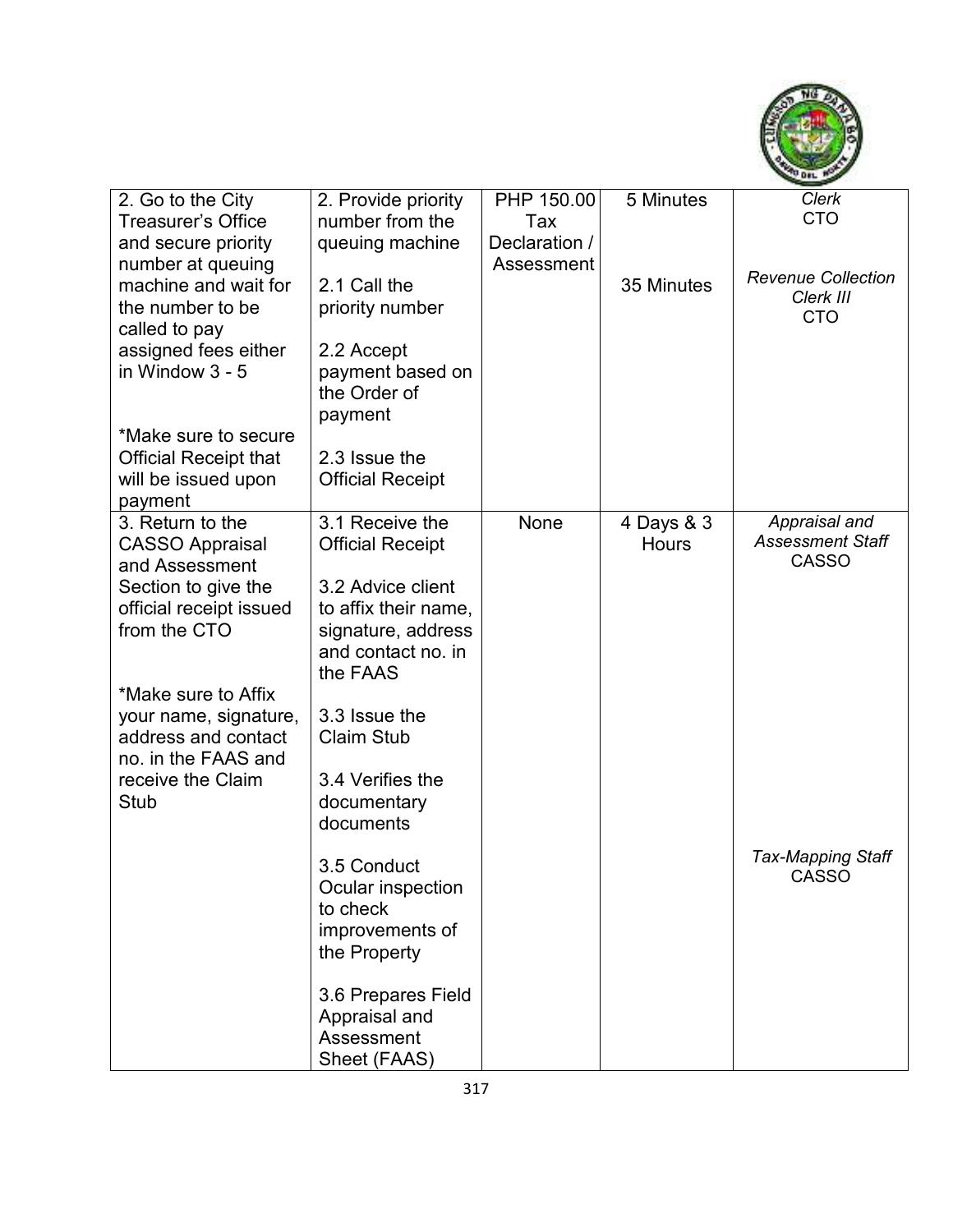

| 3.7 Assign a<br>Property<br>Identification<br><b>Number to FAAS</b>                               |  |                                                    |
|---------------------------------------------------------------------------------------------------|--|----------------------------------------------------|
| 3.8 Reflect Tax<br>Map for TMCR                                                                   |  |                                                    |
| 3.9 Review and<br>recommend for<br>approval                                                       |  | <b>Assistant City</b><br>Assessor<br><b>CASSO</b>  |
| 3.10 Approve<br><b>FAAS</b>                                                                       |  | <b>City Assessor</b><br><b>CASSO</b>               |
| 3.11 Assign ARP<br>No. in the FAAS                                                                |  | Records<br><b>Management Staff</b><br><b>CASSO</b> |
| 3.12 Encode the<br><b>FAAS and print</b><br>the Tax<br>Declaration and<br>Notice of<br>Assessment |  |                                                    |
| 3.13 Assigned<br>control number in<br>the Notice of<br>Assessment                                 |  |                                                    |
| 3.14 Seal the Tax<br>Declaration                                                                  |  |                                                    |
| 3.15 Approve the<br>Owner's Copy of<br>the Tax<br>Declaration and<br>Notice of<br>Assessment      |  | <b>City Assessor</b><br><b>CASSO</b>               |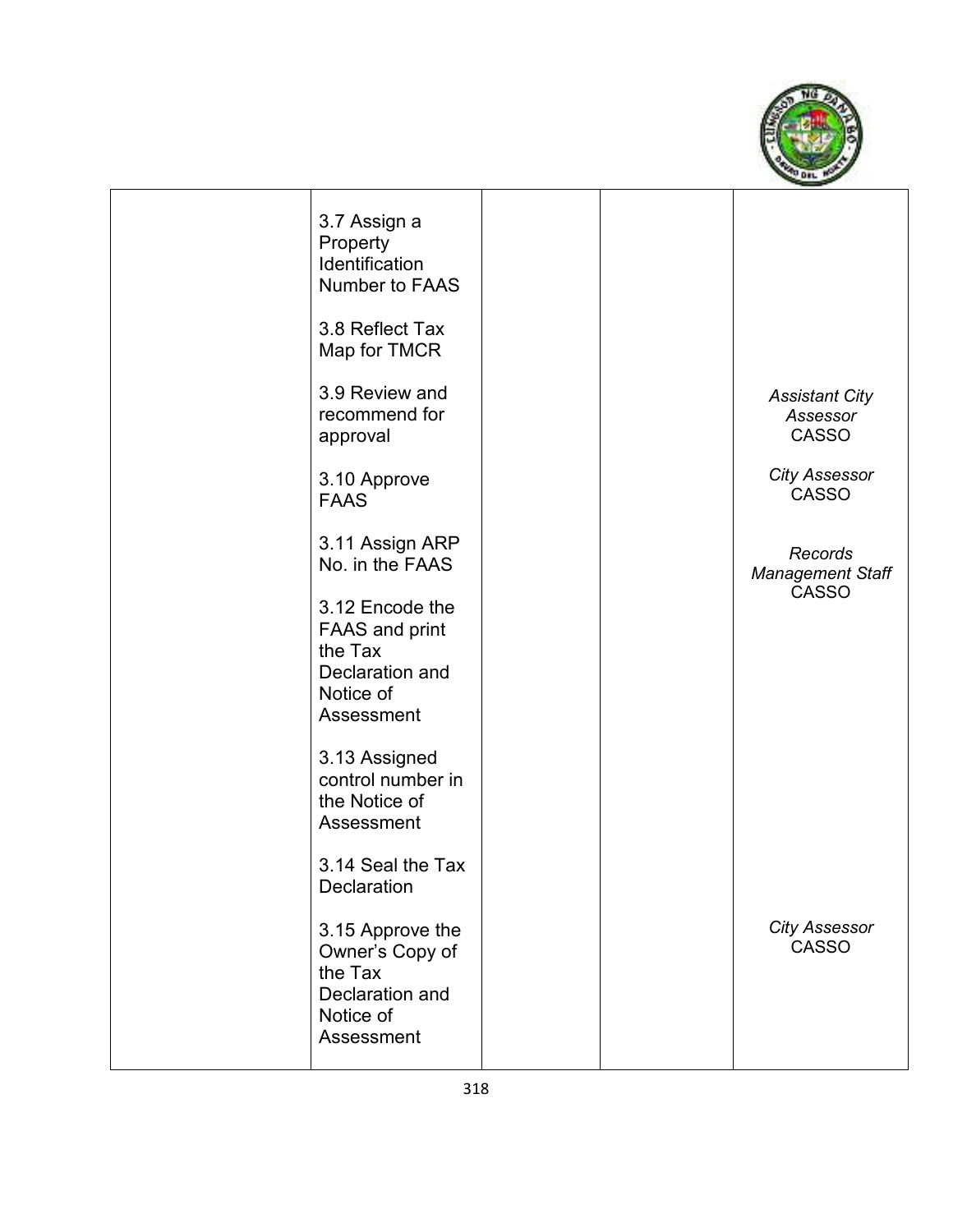

| 4. Return to the            | 4. Receive / Verify  | <b>None</b>       | <b>30 Minutes</b> | Records                 |
|-----------------------------|----------------------|-------------------|-------------------|-------------------------|
| <b>CASSO Records</b>        | the Claim Stub       |                   |                   | <b>Management Staff</b> |
| <b>Management Section</b>   |                      |                   |                   | <b>CASSO</b>            |
| ( <i>Window 6</i> ) and     | 4.1 Release and      |                   |                   |                         |
| <b>Present the Claim</b>    | <b>Issue the Tax</b> |                   |                   |                         |
| Stub and receive the        | Declaration with     |                   |                   |                         |
| <b>Tax Declaration with</b> | Notice of            |                   |                   |                         |
| Notice of Assessment        | Assessment           |                   |                   |                         |
|                             |                      | PHP 150.00        |                   |                         |
|                             |                      | Tax               |                   |                         |
|                             | <b>TOTAL:</b>        | Declaration /     | 5 days            |                         |
|                             |                      | <b>Assessment</b> |                   |                         |
|                             |                      |                   |                   |                         |

Application for Land New Assessment & Transfer qualified for multi-stage processing.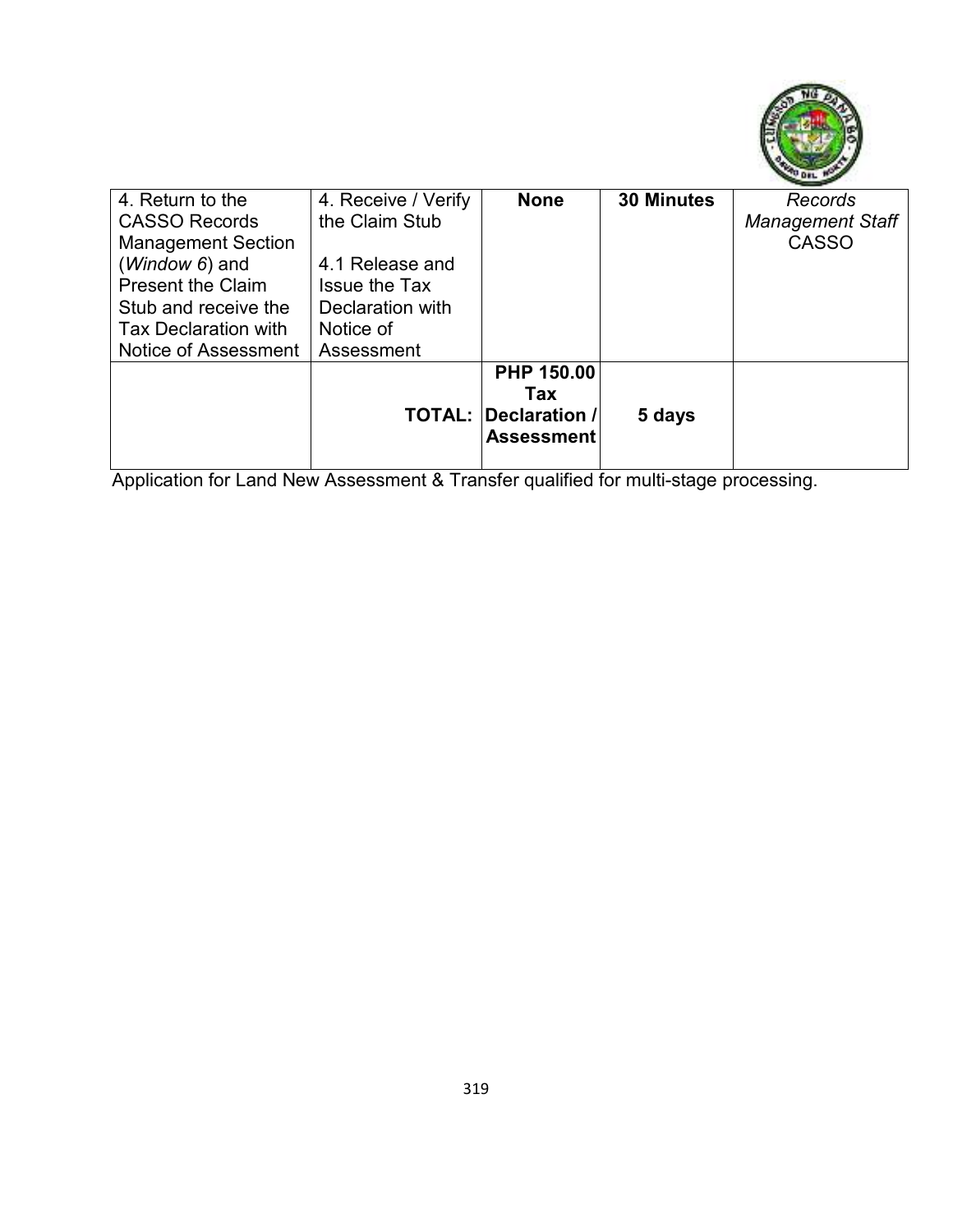

## **2. Application for Building New Assessment & Transfer**

The application for new declaration / re-assessment of building and other improvements is processed if the requester wishes to update or change the existing records for new declarations, re-assessment of building and other improvements.

| <b>Office or Division:</b>                                                                                                                                                          | <b>City Assessor's Office</b>                                                                                                                                       |                                  |                                  |                                                          |
|-------------------------------------------------------------------------------------------------------------------------------------------------------------------------------------|---------------------------------------------------------------------------------------------------------------------------------------------------------------------|----------------------------------|----------------------------------|----------------------------------------------------------|
| <b>Classification:</b>                                                                                                                                                              | Complex                                                                                                                                                             |                                  |                                  |                                                          |
| <b>Type of Transaction:</b>                                                                                                                                                         | G2G - Government to Client                                                                                                                                          |                                  |                                  |                                                          |
| Who may avail:                                                                                                                                                                      | All                                                                                                                                                                 |                                  |                                  |                                                          |
| <b>CHECKLIST OF REQUIREMENTS</b>                                                                                                                                                    |                                                                                                                                                                     |                                  | <b>WHERE TO SECURE</b>           |                                                          |
| Building Permit (1 photocopy)                                                                                                                                                       |                                                                                                                                                                     | <b>Civil Engineer's Office</b>   |                                  |                                                          |
| Certificate of Occupancy (if available) /<br>Certificate of Completion(1 photocopy)                                                                                                 |                                                                                                                                                                     | <b>Civil Engineer's Office</b>   |                                  |                                                          |
| Sworn Statement(1 original copy)                                                                                                                                                    |                                                                                                                                                                     | <b>City Assessor's Office</b>    |                                  |                                                          |
| Tax Clearance (for Re-Assessment<br>building and machines)(1 original copy /<br>photocopy)                                                                                          |                                                                                                                                                                     | <b>City Treasurer's Office</b>   |                                  |                                                          |
| Assessors Fee Receipt (1 original copy)                                                                                                                                             |                                                                                                                                                                     | <b>City Treasurer's Office</b>   |                                  |                                                          |
| <b>Situational Requirement:</b>                                                                                                                                                     |                                                                                                                                                                     |                                  |                                  |                                                          |
| In case of Machinery:<br>(a) Acquisition Cost, Installation / Labor &<br><b>Freight Cost</b><br>(b) Date of Installation                                                            |                                                                                                                                                                     | Machinery Supplier / Client      |                                  |                                                          |
| <b>CLIENT STEPS</b>                                                                                                                                                                 | <b>AGENCY</b><br><b>ACTIONS</b>                                                                                                                                     | <b>FEES TO BE</b><br><b>PAID</b> | <b>PROCESSING</b><br><b>TIME</b> | <b>PERSON</b><br><b>RESPONSIBLE</b>                      |
| 1. Submit complete<br>documentary<br>requirements at<br>Appraisal and<br><b>Assessment Section</b><br>(Window 1)<br>*Make sure to secure<br>Order of Payment<br>that will be issued | 1.1 Receive and<br>review<br>documentary<br>requirements<br>1.2 Issue the<br>Order of Payment<br>if all required<br>documents were<br>given<br>1.3 Direct client to | <b>None</b>                      | 30 Minutes                       | Appraisal and<br><b>Assessment Staff</b><br><b>CASSO</b> |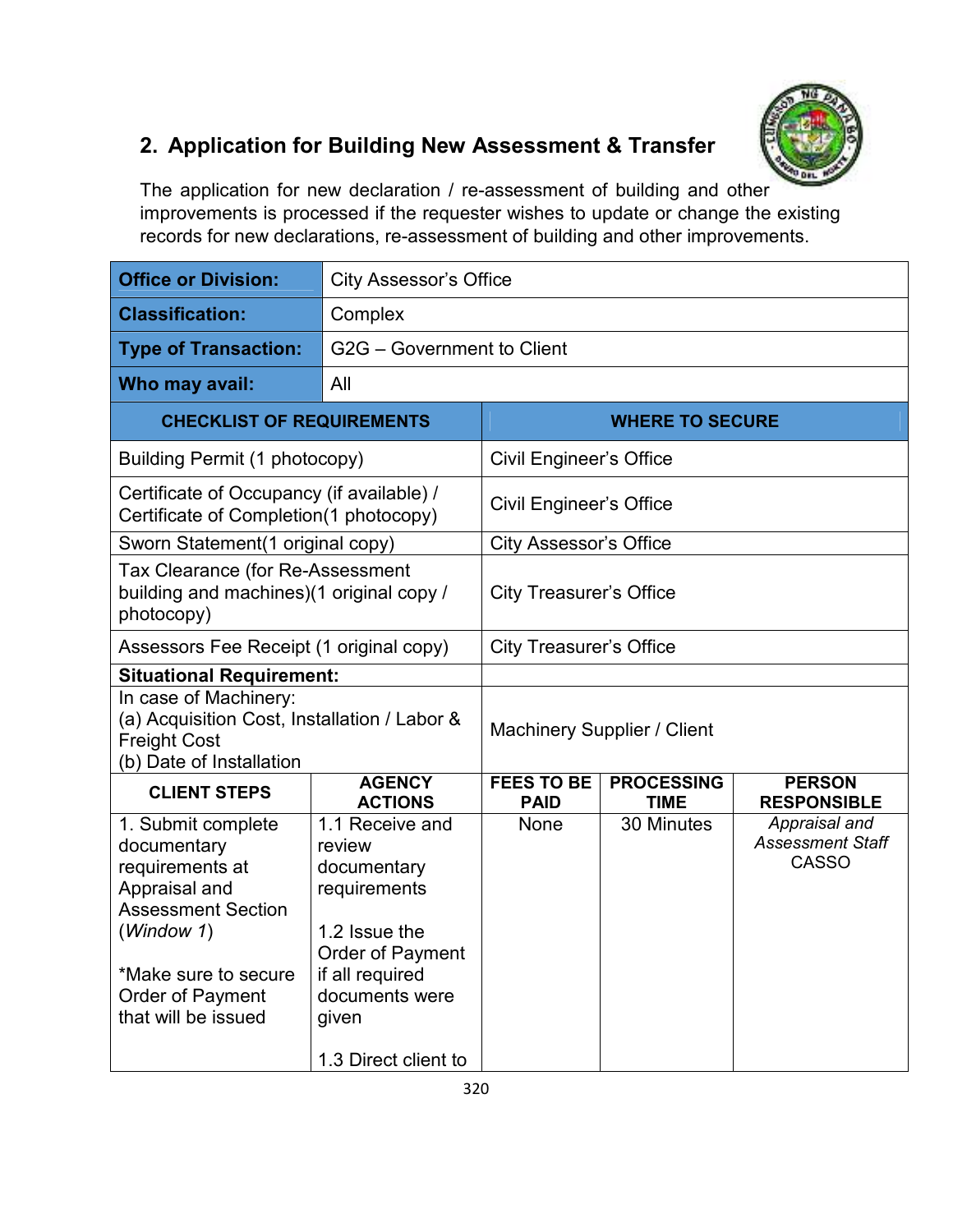

|                                | the City                            |                    |              |                           |
|--------------------------------|-------------------------------------|--------------------|--------------|---------------------------|
|                                | <b>Treasurer's Office</b>           |                    |              |                           |
|                                | for payment                         |                    |              |                           |
| 2. Go to the City              | 2. Provide priority                 | PHP 150.00         | 5 Minutes    | <b>Clerk</b>              |
| <b>Treasurer's Office</b>      | number from the                     | Tax                |              | <b>CTO</b>                |
| and secure priority            | queuing machine                     | <b>Declaration</b> |              |                           |
| number at queuing              |                                     | + PHP 75.00        |              |                           |
| machine and wait for           | 2.1 Call the                        | Service Fee -      | 35 Minutes   | <b>Revenue Collection</b> |
| the number to be               | priority number                     | lif need Ocular    |              | Clerk III                 |
| called to pay                  |                                     | Inspection /       |              | <b>CTO</b>                |
| assigned fees either           | 2.2 Accept                          | Assessment         |              |                           |
| in Window $3 - 5$              | payment based on                    |                    |              |                           |
|                                | the Order of                        |                    |              |                           |
|                                | payment                             |                    |              |                           |
| *Make sure to secure           |                                     |                    |              |                           |
| <b>Official Receipt that</b>   | 2.3 Issue the                       |                    |              |                           |
| will be issued upon            | <b>Official Receipt</b>             |                    |              |                           |
| payment                        |                                     |                    |              |                           |
| 3. Return to the               | 3. Receive the                      | None               | 4 Days & 3   | Appraisal and             |
| <b>CASSO Appraisal</b>         | <b>Official Receipt</b>             |                    | <b>Hours</b> | <b>Assessment Staff</b>   |
| and Assessment                 |                                     |                    |              | CASSO                     |
| Section ( <i>Window 1</i> ) to | 3.1 Advice client                   |                    |              |                           |
| give the official              | to affix their name,                |                    |              |                           |
| receipt issued from            | signature, address                  |                    |              |                           |
| the CTO                        | and contact no. in                  |                    |              |                           |
|                                | the FAAS                            |                    |              |                           |
| *Make sure to Affix            |                                     |                    |              |                           |
| your name, signature,          | 3.2 Issue the                       |                    |              |                           |
| address and contact            | <b>Claim Stub</b>                   |                    |              |                           |
| no. in the FAAS and            |                                     |                    |              |                           |
| receive the Claim              | 3.3 Verifies the                    |                    |              |                           |
| <b>Stub</b>                    | documentary                         |                    |              |                           |
|                                | documents                           |                    |              |                           |
|                                |                                     |                    |              | <b>Tax-Mapping Staff</b>  |
|                                | 3.4 Conduct                         |                    |              | <b>CASSO</b>              |
|                                | Ocular inspection<br>to check       |                    |              |                           |
|                                |                                     |                    |              |                           |
|                                | improvements of<br>the Property (if |                    |              |                           |
|                                | needed)                             |                    |              |                           |
|                                |                                     |                    |              |                           |
|                                |                                     |                    |              |                           |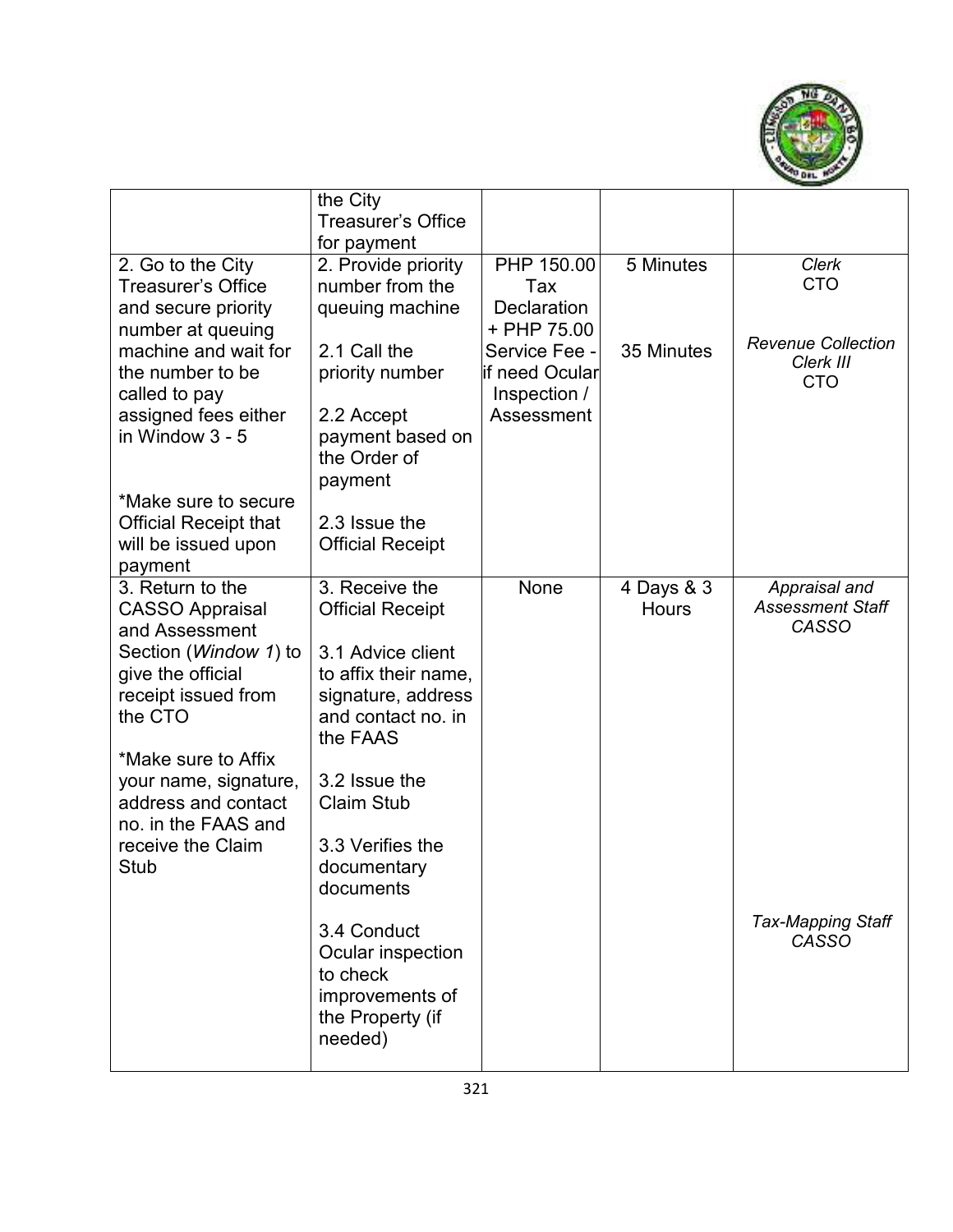

| 3.5 Prepares Field    |  |                         |
|-----------------------|--|-------------------------|
| Appraisal and         |  |                         |
| Assessment            |  |                         |
| Sheet (FAAS)          |  |                         |
|                       |  |                         |
| 3.6 Assign a          |  |                         |
| Property              |  |                         |
| Identification        |  |                         |
| Number to FAAS        |  |                         |
|                       |  |                         |
| 3.7 Reflect Tax       |  |                         |
| Map for TMCR          |  |                         |
|                       |  |                         |
| 3.8 Review and        |  | <b>Assistant City</b>   |
| recommend for         |  | Assessor<br>CASSO       |
| approval              |  |                         |
|                       |  | <b>City Assessor</b>    |
| 3.9 Approve           |  | CASSO                   |
| <b>FAAS</b>           |  |                         |
|                       |  |                         |
|                       |  | Records                 |
| 3.10 Assign ARP       |  | <b>Management Staff</b> |
| No. in the FAAS       |  | CASSO                   |
|                       |  |                         |
| 3.11 Encode the       |  |                         |
| <b>FAAS and print</b> |  |                         |
| the Tax               |  |                         |
| Declaration and       |  |                         |
| Notice of             |  |                         |
| Assessment            |  |                         |
|                       |  |                         |
| 3.12 Assigned         |  |                         |
| control number in     |  |                         |
| the Notice of         |  |                         |
| Assessment            |  |                         |
| 3.13 Seal the Tax     |  |                         |
| Declaration           |  |                         |
|                       |  |                         |
| 3.14 Approve the      |  | <b>City Assessor</b>    |
| Owner's Copy of       |  | CASSO                   |
|                       |  |                         |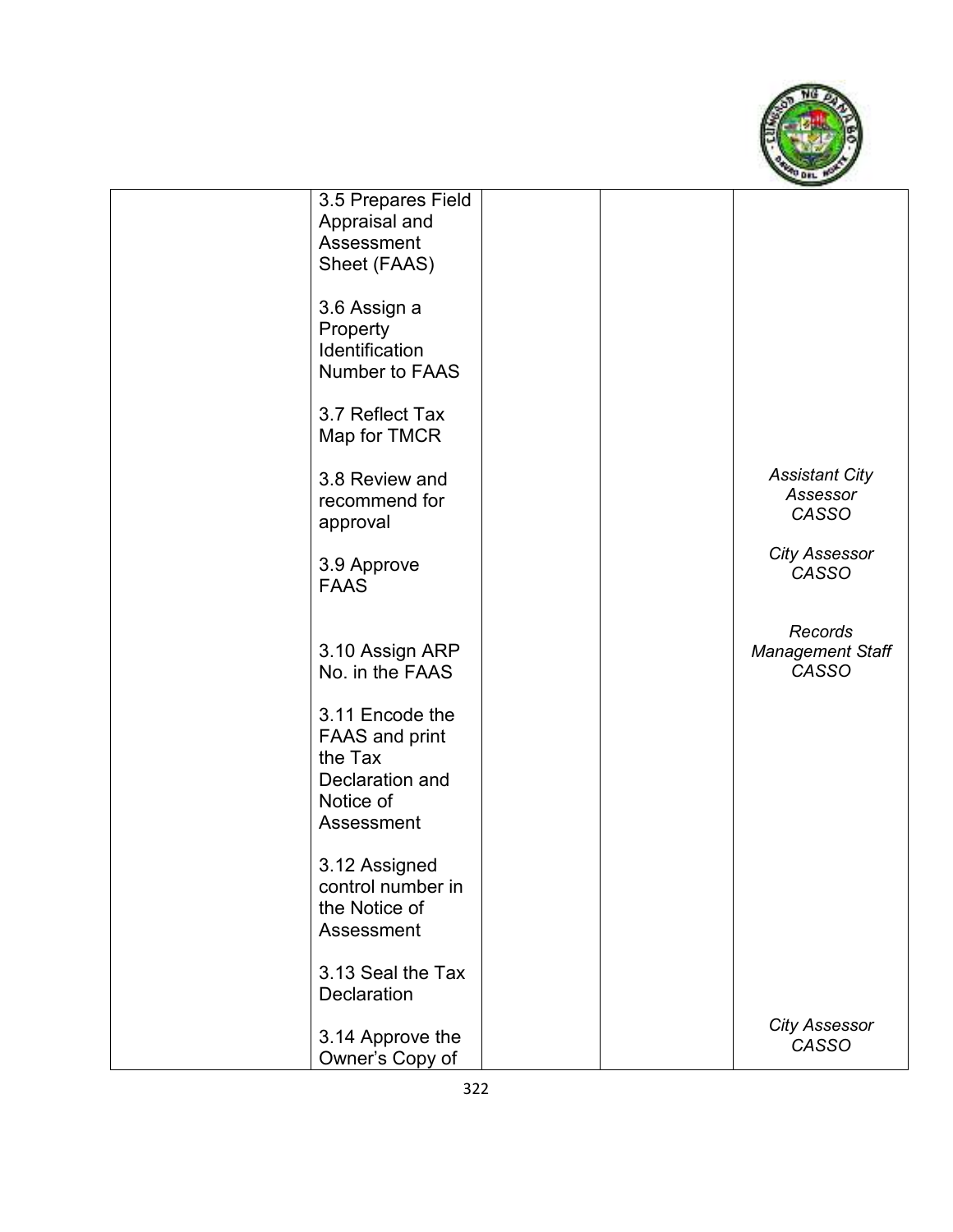

|                                                                                                                                                                                                     | the Tax<br>Declaration and<br>Notice of<br>Assessment                                                                           |                                                                                                                         |            |                                                    |
|-----------------------------------------------------------------------------------------------------------------------------------------------------------------------------------------------------|---------------------------------------------------------------------------------------------------------------------------------|-------------------------------------------------------------------------------------------------------------------------|------------|----------------------------------------------------|
| 4. Return to the<br><b>CASSO Records</b><br><b>Management Section</b><br>(Window 6)) and<br><b>Present the Claim</b><br>Stub and receive the<br><b>Tax Declaration with</b><br>Notice of Assessment | 4. Receive / Verify<br>the Claim Stub<br>4.1 Release and<br><b>Issue the Tax</b><br>Declaration with<br>Notice of<br>Assessment | None                                                                                                                    | 30 Minutes | Records<br><b>Management Staff</b><br><b>CASSO</b> |
|                                                                                                                                                                                                     | TOTAL:                                                                                                                          | <b>PHP 150.00</b><br>Tax<br><b>Declaration</b><br><b>PHP 225.00</b><br>with Ocular<br>Inspection /<br><b>Assessment</b> | 5 days     |                                                    |

Application for Building New Assessment & Transfer qualified for multi-stage processing.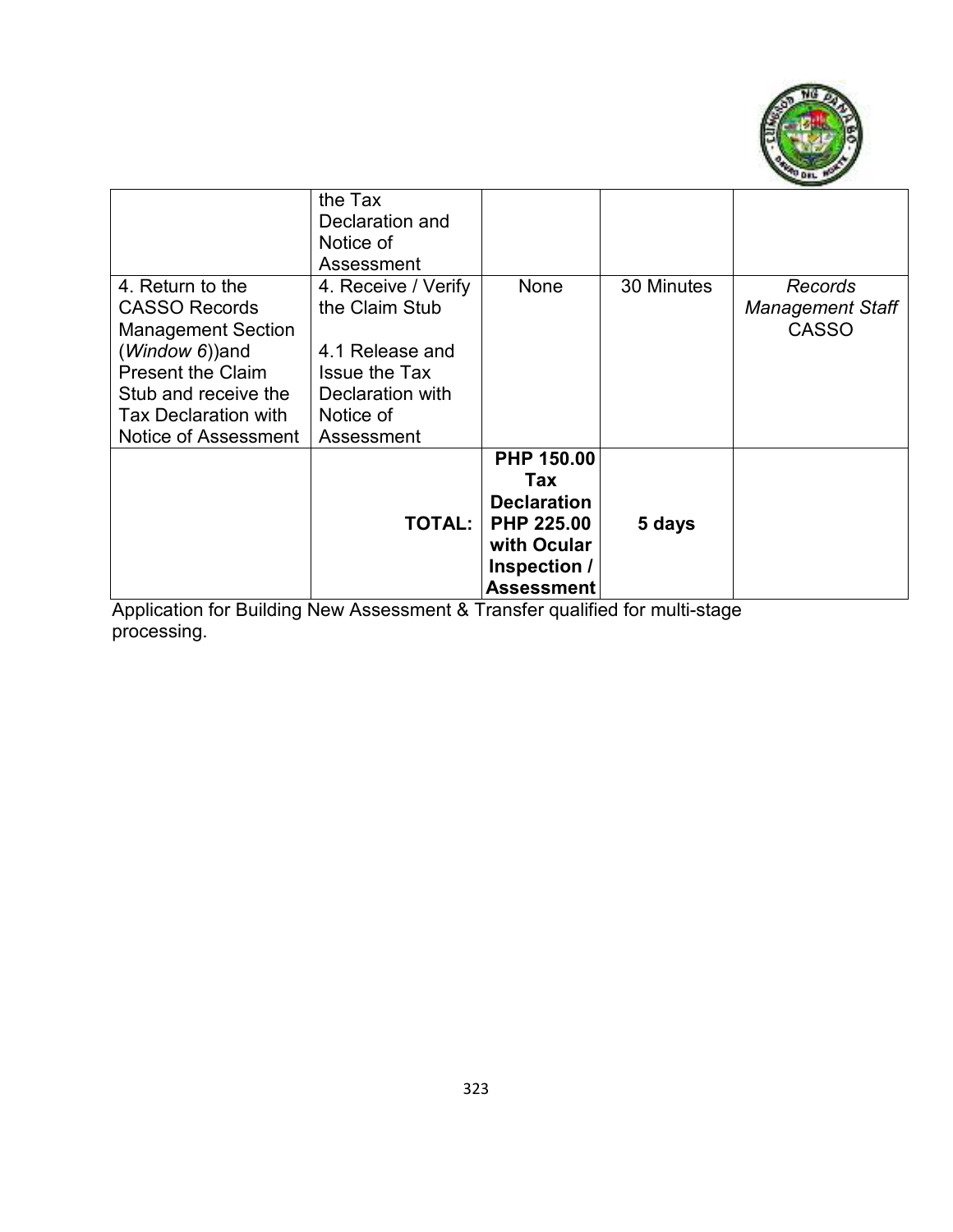

## **3. Application for the Land Subdivision, Segregation and Consolidation**

The application for land subdivision, segregation and consolidation is processed if the requester wishes to update or change the existing records.

| <b>Office or Division:</b>                                                                                                                                                          | <b>City Assessor's Office</b>                                                                                                                                                  |                                  |                                  |                                                          |
|-------------------------------------------------------------------------------------------------------------------------------------------------------------------------------------|--------------------------------------------------------------------------------------------------------------------------------------------------------------------------------|----------------------------------|----------------------------------|----------------------------------------------------------|
| <b>Classification:</b>                                                                                                                                                              | Complex                                                                                                                                                                        |                                  |                                  |                                                          |
| <b>Type of Transaction:</b>                                                                                                                                                         | G2G - Government to Client                                                                                                                                                     |                                  |                                  |                                                          |
| Who may avail:                                                                                                                                                                      | All                                                                                                                                                                            |                                  |                                  |                                                          |
| <b>CHECKLIST OF REQUIREMENTS</b>                                                                                                                                                    |                                                                                                                                                                                |                                  | <b>WHERE TO SECURE</b>           |                                                          |
| original certified copy)                                                                                                                                                            | Certified photocopy of the Original<br>Certificate of Title (OCT, TCT & CCT) (1                                                                                                |                                  | <b>Registry of Deeds</b>         |                                                          |
| Approved Subdivision Plan (1 photocopy<br>of blue print)                                                                                                                            |                                                                                                                                                                                | <b>Bureau of Lands</b>           |                                  |                                                          |
| etc.) (1 photocopy)                                                                                                                                                                 | Deed of Conveyance (Deed of Donation,<br>Deed of Sale, Extra-judicial Settlement &                                                                                             |                                  |                                  |                                                          |
| <b>Official Receipt of Transfer Fee (1</b><br>photocopy)                                                                                                                            |                                                                                                                                                                                | <b>City Treasurer's Office</b>   |                                  |                                                          |
| Tax Clearance (1 original copy /<br>photocopy)                                                                                                                                      |                                                                                                                                                                                | <b>City Treasurer's Office</b>   |                                  |                                                          |
| Assessors Fee Receipt (1 original copy)                                                                                                                                             |                                                                                                                                                                                | <b>City Treasurer's Office</b>   |                                  |                                                          |
| <b>CLIENT STEPS</b>                                                                                                                                                                 | <b>AGENCY</b><br><b>ACTIONS</b>                                                                                                                                                | <b>FEES TO BE</b><br><b>PAID</b> | <b>PROCESSING</b><br><b>TIME</b> | <b>PERSON</b><br><b>RESPONSIBLE</b>                      |
| 1. Submit complete<br>documentary<br>requirements at<br>Appraisal and<br><b>Assessment Section</b><br>(Window 1)<br>*Make sure to secure<br>Order of Payment<br>that will be issued | 1. Receive and<br>review<br>documentary<br>requirements<br>1.1 Issue the<br>Order of Payment<br>if all required<br>documents were<br>given<br>1.2 Direct client to<br>the City | None                             | 30 Minutes                       | Appraisal and<br><b>Assessment Staff</b><br><b>CASSO</b> |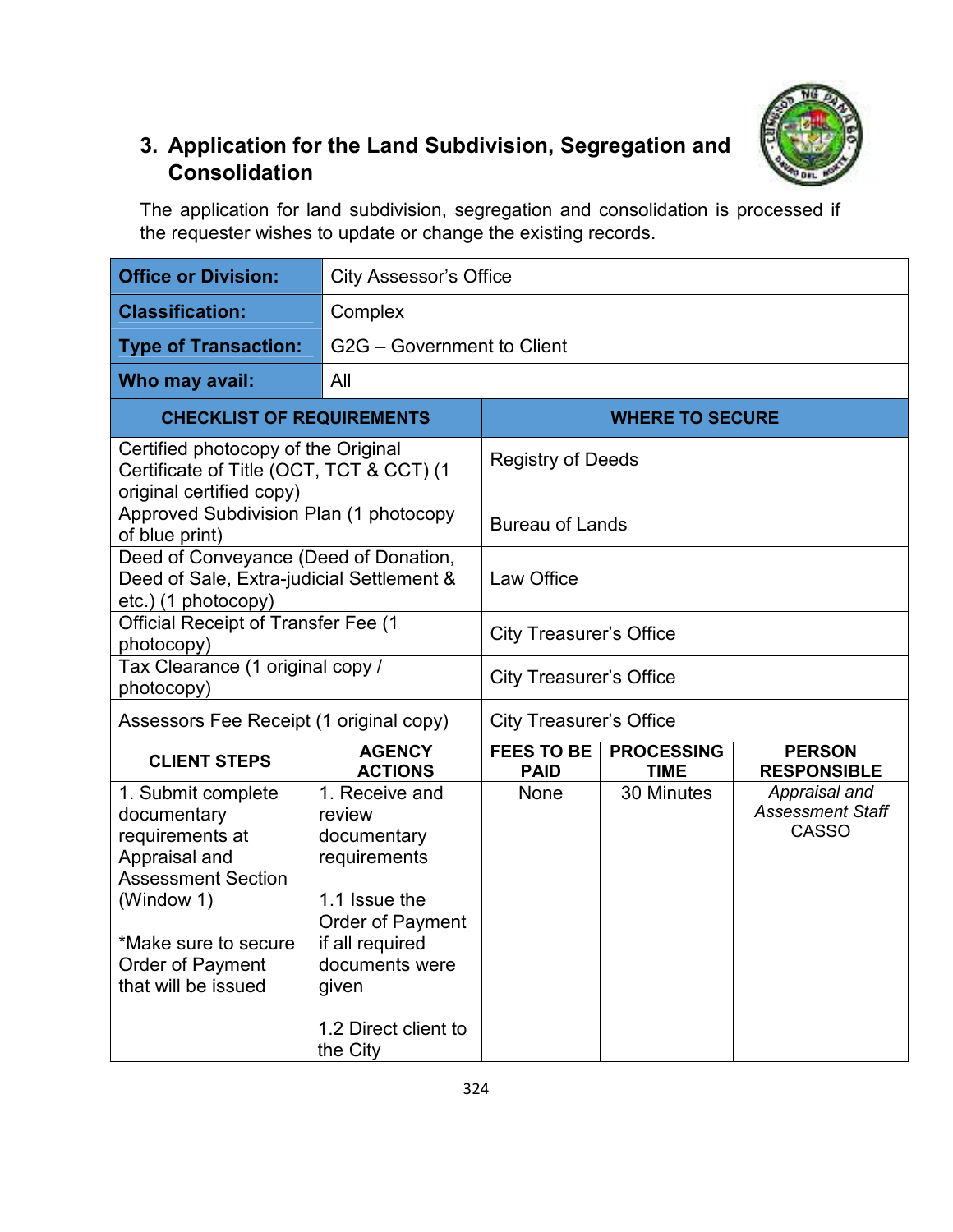

|                                          | <b>Treasurer's Office</b> |               |                         |                                          |
|------------------------------------------|---------------------------|---------------|-------------------------|------------------------------------------|
|                                          | for payment               |               |                         |                                          |
| 2. Go to the City                        | 2. Provide priority       | PHP 150.00    | 5 Minutes               | <b>Clerk</b>                             |
| <b>Treasurer's Office</b>                | number from the           | Tax           |                         | <b>CTO</b>                               |
| and secure priority                      | queuing machine           | Declaration / |                         |                                          |
| number at queuing                        |                           | Assessment    |                         |                                          |
| machine and wait for                     | 2.1 Call the              |               | 35 Minutes              | <b>Revenue Collection</b><br>Clerk III   |
| the number to be                         | priority number           |               |                         | <b>CTO</b>                               |
| called to pay                            |                           |               |                         |                                          |
| assigned fees either                     | 2.2 Accept                |               |                         |                                          |
| in Window 3 - 5                          | payment based on          |               |                         |                                          |
|                                          | the Order of              |               |                         |                                          |
|                                          | payment                   |               |                         |                                          |
| *Make sure to secure                     |                           |               |                         |                                          |
| <b>Official Receipt that</b>             | 2.3 Issue the             |               |                         |                                          |
| will be issued upon                      | <b>Official Receipt</b>   |               |                         |                                          |
| payment                                  |                           |               |                         |                                          |
| 3. Return to the                         | 3. Receive the            | None          | 6 Days & 3              | Appraisal and<br><b>Assessment Staff</b> |
| <b>CASSO Appraisal</b><br>and Assessment | <b>Official Receipt</b>   |               | Hours or                | <b>CASSO</b>                             |
| Section (Window 1) to                    | 3.1 Advice client         |               | more depend<br>upon the |                                          |
| give the official                        | to affix their name,      |               | number of lot           |                                          |
| receipt issued from                      | signature, address        |               | parcel                  |                                          |
| the CTO                                  | and contact no. in        |               |                         |                                          |
|                                          | the FAAS                  |               |                         |                                          |
| *Make sure to Affix                      |                           |               |                         |                                          |
| your name, signature,                    | 3.2 Issue the             |               |                         |                                          |
| address and contact                      | <b>Claim Stub</b>         |               |                         |                                          |
| no. in the FAAS and                      |                           |               |                         |                                          |
| receive the Claim                        | 3.3 Verifies the          |               |                         |                                          |
| Stub                                     | documentary               |               |                         |                                          |
|                                          | documents                 |               |                         |                                          |
|                                          |                           |               |                         |                                          |
|                                          | 3.4 Conduct               |               |                         |                                          |
|                                          | Ocular inspection         |               |                         | <b>Tax-Mapping Staff</b><br><b>CASSO</b> |
|                                          | to check                  |               |                         |                                          |
|                                          | improvements of           |               |                         |                                          |
|                                          | the Property              |               |                         |                                          |
|                                          | based on the              |               |                         |                                          |
|                                          | subdivided lot.           |               |                         |                                          |
|                                          | (scheduled                |               |                         |                                          |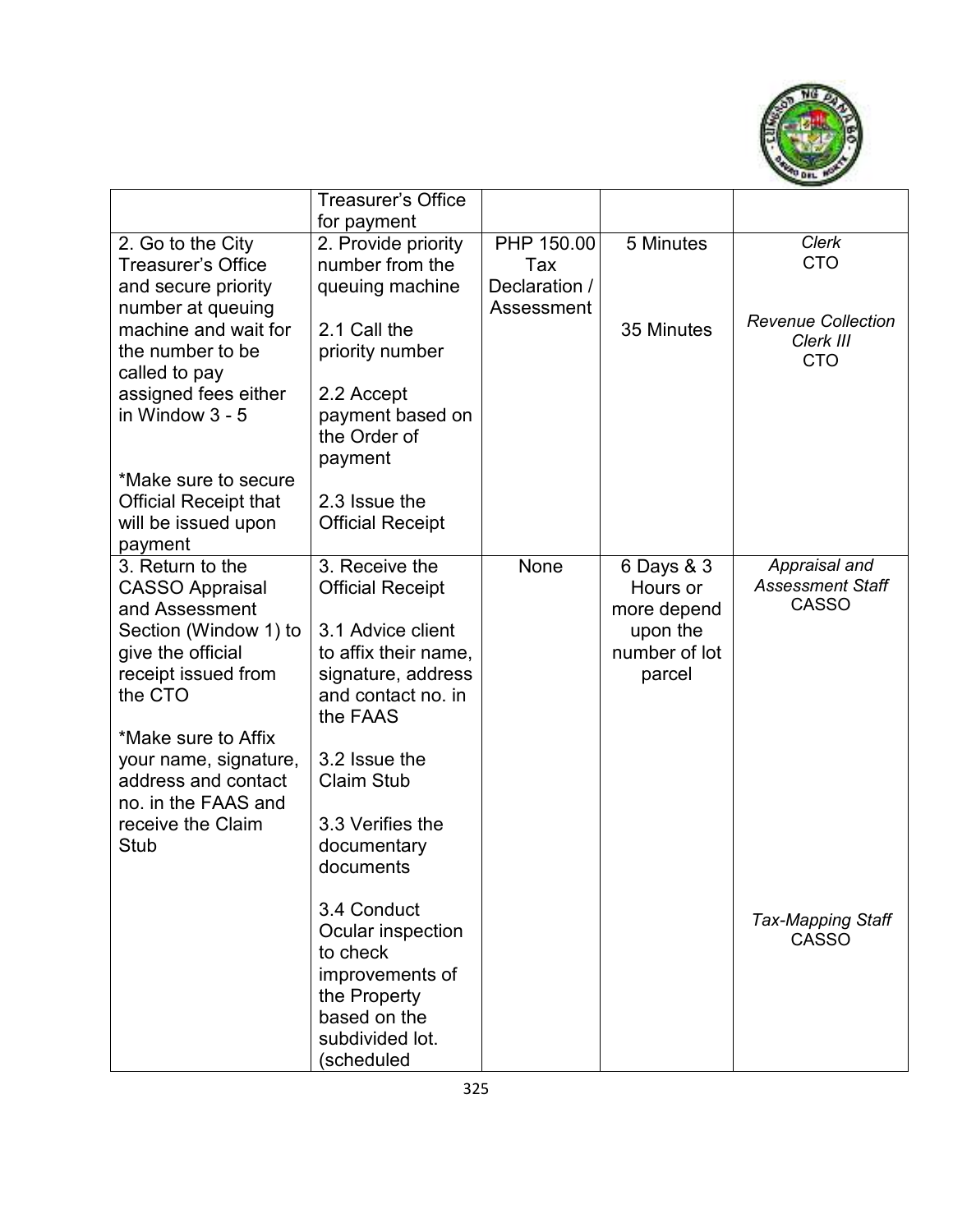

| inspection)                                                       |  |                                                    |
|-------------------------------------------------------------------|--|----------------------------------------------------|
| 3.5 Prepares Field<br>Appraisal and<br>Assessment<br>Sheet (FAAS) |  |                                                    |
| 3.6 Assign a<br>Property<br>Identification<br>Number to FAAS      |  |                                                    |
| 3.7 Reflect Tax<br>Map for TMCR                                   |  |                                                    |
| 3.8 Review and<br>recommend for<br>approval                       |  | <b>Assistant City</b><br>Assessor<br>CASSO         |
| 3.9 Approve<br><b>FAAS</b>                                        |  | <b>City Assessor</b><br><b>CASSO</b>               |
| 3.10 Assign ARP<br>No. in the FAAS                                |  | Records<br><b>Management Staff</b><br><b>CASSO</b> |
| 3.11 Encode the<br><b>FAAS and print</b><br>the Tax               |  |                                                    |
| Declaration and<br>Notice of<br>Assessment                        |  |                                                    |
| 3.12 Assigned<br>control number in<br>the Notice of<br>Assessment |  |                                                    |
| 3.13 Seal the Tax<br><b>Declaration</b>                           |  |                                                    |
| 3.14 Approve the                                                  |  | <b>City Assessor</b>                               |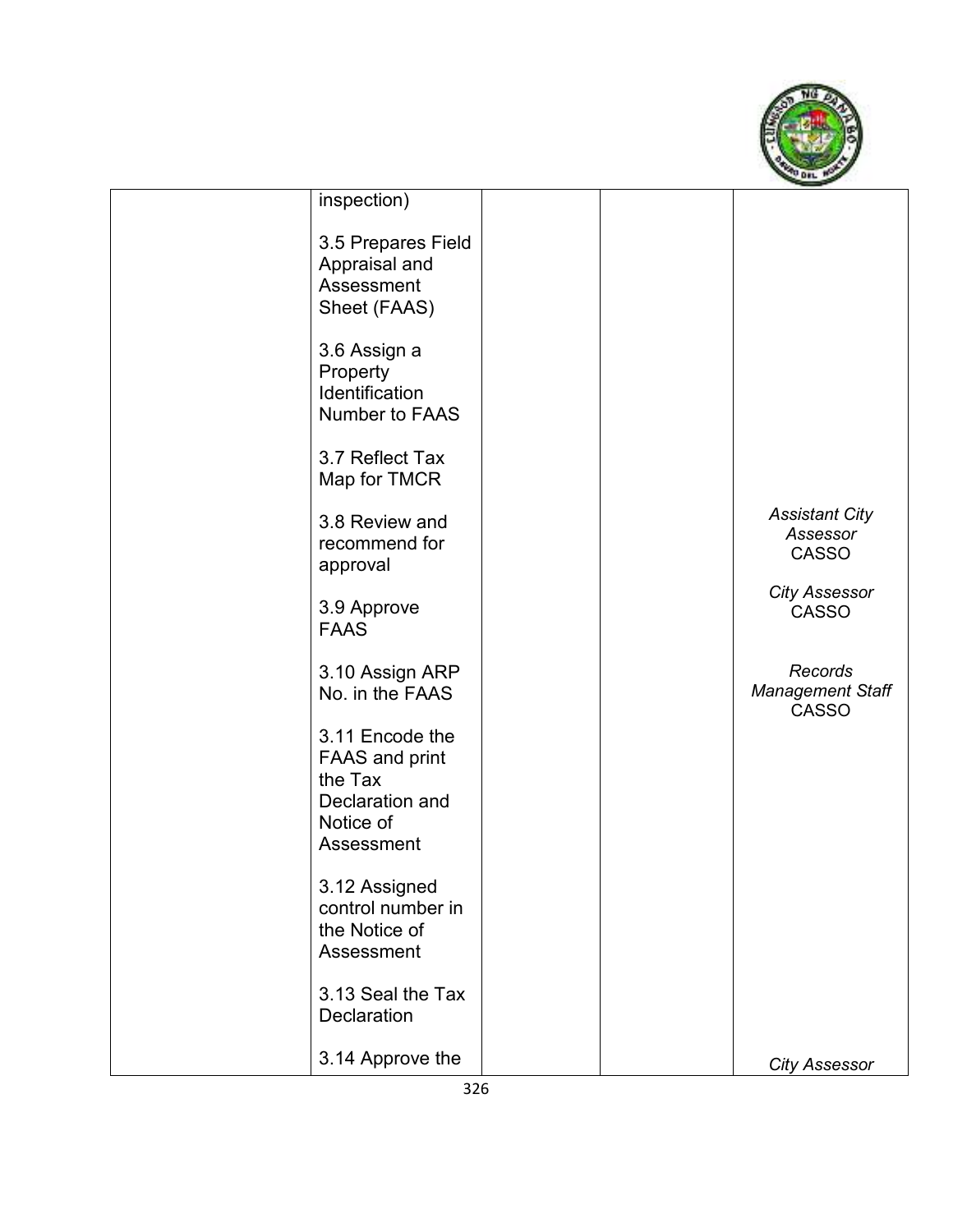

|                             | Owner's Copy of      |                    |            | <b>CASSO</b>            |
|-----------------------------|----------------------|--------------------|------------|-------------------------|
|                             | the Tax              |                    |            |                         |
|                             | Declaration and      |                    |            |                         |
|                             | Notice of            |                    |            |                         |
|                             | Assessment           |                    |            |                         |
| 4. Return to the            | 4. Receive / Verify  | None               | 30 Minutes | Records                 |
| <b>CASSO Records</b>        | the Claim Stub       |                    |            | <b>Management Staff</b> |
| <b>Management Section</b>   |                      |                    |            | <b>CASSO</b>            |
| $(Window 6)$ and            | 4.1 Release and      |                    |            |                         |
| <b>Present the Claim</b>    | <b>Issue the Tax</b> |                    |            |                         |
| Stub and receive the        | Declaration with     |                    |            |                         |
| <b>Tax Declaration with</b> | Notice of            |                    |            |                         |
| Notice of Assessment        | Assessment           |                    |            |                         |
|                             |                      | PHP 150.00         |            |                         |
|                             |                      | Tax                |            |                         |
|                             | <b>TOTAL:</b>        | <b>Declaration</b> | 7 Days     |                         |
|                             |                      | Assessment         |            |                         |
|                             |                      |                    |            |                         |

Application for the Land Subdivision, Segregation and Consolidation qualified for multistage processing.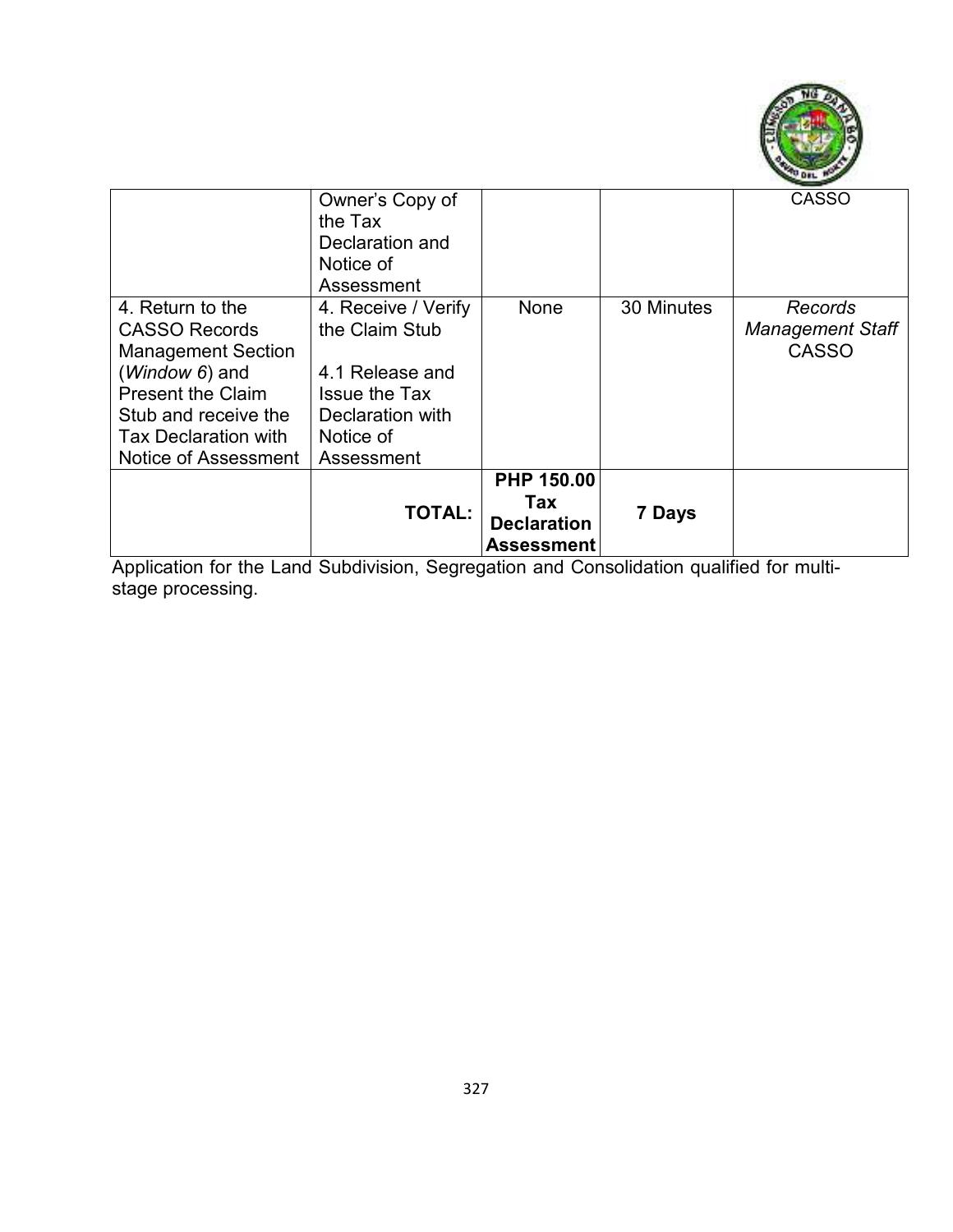

### **4. Application for Annotation and Cancellation of Mortgaged Property**

The application for annotation and cancellation of mortgaged property is processed if the requester wishes to update change or cancel existing mortgage on the existing records.

| <b>Office or Division:</b>                                                                                                                                                                | <b>City Assessor's Office</b>                                                                                                                                                                                              |                                  |                                  |                                                          |
|-------------------------------------------------------------------------------------------------------------------------------------------------------------------------------------------|----------------------------------------------------------------------------------------------------------------------------------------------------------------------------------------------------------------------------|----------------------------------|----------------------------------|----------------------------------------------------------|
| <b>Classification:</b>                                                                                                                                                                    | Complex                                                                                                                                                                                                                    |                                  |                                  |                                                          |
| <b>Type of Transaction:</b>                                                                                                                                                               | G2G - Government to Client                                                                                                                                                                                                 |                                  |                                  |                                                          |
| Who may avail:                                                                                                                                                                            | All                                                                                                                                                                                                                        |                                  |                                  |                                                          |
| <b>CHECKLIST OF REQUIREMENTS</b>                                                                                                                                                          |                                                                                                                                                                                                                            |                                  | <b>WHERE TO SECURE</b>           |                                                          |
| Letter Request (1 original copy)                                                                                                                                                          |                                                                                                                                                                                                                            |                                  | Requisitioning Office / Party    |                                                          |
| Notarized Contract of Mortgage, Lease<br>and etc.<br>(1 photocopy)                                                                                                                        |                                                                                                                                                                                                                            |                                  | Law Office / Registry of Deeds   |                                                          |
| Tax Clearance (1 original copy /<br>photocopy)                                                                                                                                            |                                                                                                                                                                                                                            | <b>City Treasurer's Office</b>   |                                  |                                                          |
| Assessors Fee Receipt (1 original copy)                                                                                                                                                   |                                                                                                                                                                                                                            | <b>City Treasurer's Office</b>   |                                  |                                                          |
| <b>CLIENT STEPS</b>                                                                                                                                                                       | <b>AGENCY</b><br><b>ACTIONS</b>                                                                                                                                                                                            | <b>FEES TO BE</b><br><b>PAID</b> | <b>PROCESSING</b><br><b>TIME</b> | <b>PERSON</b><br><b>RESPONSIBLE</b>                      |
| 1. Submit complete<br>documentary<br>requirements at<br><b>CASSO Appraisal</b><br>and Assessment<br>Section (Window 1)<br>*Make sure to secure<br>Order of Payment<br>that will be issued | 1. Receive and<br>review<br>documentary<br>requirements<br>1.1 Issue the<br>Order of Payment<br>if all required<br>documents were<br>given<br>1.2 Direct client to<br>the City<br><b>Treasurer's Office</b><br>for payment | None                             | 30 Minutes                       | Appraisal and<br><b>Assessment Staff</b><br><b>CASSO</b> |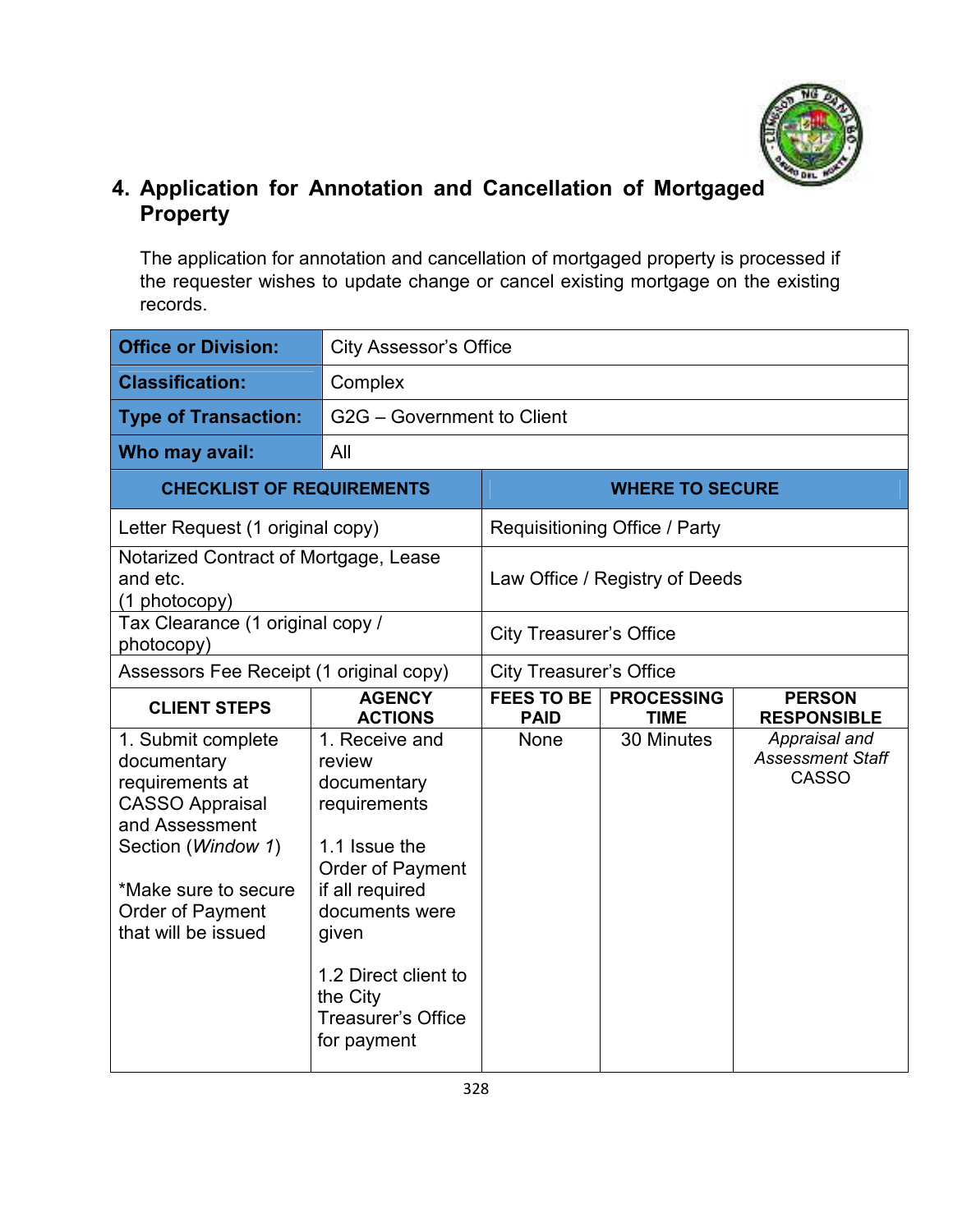

| 2. Go to the City            | 2. Provide priority        | PHP 150.00    | 5 Minutes  | Clerk                     |
|------------------------------|----------------------------|---------------|------------|---------------------------|
| <b>Treasurer's Office</b>    | number from the            | Tax           |            | <b>CTO</b>                |
| and secure priority          | queuing machine            | Declaration / |            |                           |
| number at queuing            |                            | Assessment    |            |                           |
| machine and wait for         | 2.1 Call the               |               | 35 Minutes | <b>Revenue Collection</b> |
| the number to be             | priority number            |               |            | Clerk III                 |
| called to pay                |                            |               |            | <b>CTO</b>                |
| assigned fees either         | 2.2 Accept                 |               |            |                           |
| in Window 3 - 5              | payment based on           |               |            |                           |
|                              | the Order of               |               |            |                           |
| *Make sure to secure         | payment                    |               |            |                           |
| <b>Official Receipt that</b> |                            |               |            |                           |
| will be issued upon          | 2.3 Issue the              |               |            |                           |
| payment                      | <b>Official Receipt</b>    |               |            |                           |
|                              |                            |               |            |                           |
| 3. Return to the             | 3.1 Receive the            | None          | 2 Hours    | Appraisal and             |
| <b>CASSO Appraisal</b>       | <b>Official Receipt</b>    |               |            | <b>Assessment Staff</b>   |
| and Assessment               |                            |               |            | <b>CASSO</b>              |
| Section (Window 1) to        | 3.2 Issue the              |               |            |                           |
| give the official            | <b>Claim Stub</b>          |               |            |                           |
| receipt issued from          |                            |               |            |                           |
| the CTO                      | 3.3 Verifies the           |               |            |                           |
|                              | documentary                |               |            |                           |
|                              | requirements               |               |            |                           |
|                              |                            |               |            |                           |
|                              | 3.4 Attached               |               |            |                           |
|                              | completed                  |               |            |                           |
|                              | requirements to its        |               |            |                           |
|                              | <b>FAAS</b>                |               |            |                           |
|                              |                            |               |            | <b>City Assessor</b>      |
|                              | 3.5 Stamp<br>Annotation or |               |            | <b>CASSO</b>              |
|                              | Cancel of                  |               |            |                           |
|                              | Annotation                 |               |            |                           |
| 4. Return to the             | 4. Receive / Verify        | None          | 30 Minutes | Records                   |
| <b>CASSO Records</b>         | the Claim Stub             |               |            | <b>Management Staff</b>   |
| <b>Management Section</b>    |                            |               |            | <b>CASSO</b>              |
| (Window 6) and               | 4.1 Releases the           |               |            |                           |
| <b>Present the Claim</b>     | <b>Tax Declaration</b>     |               |            |                           |
| Stub and receive the         | with Annotation or         |               |            |                           |
| <b>Tax Declaration with</b>  | Cancellation               |               |            |                           |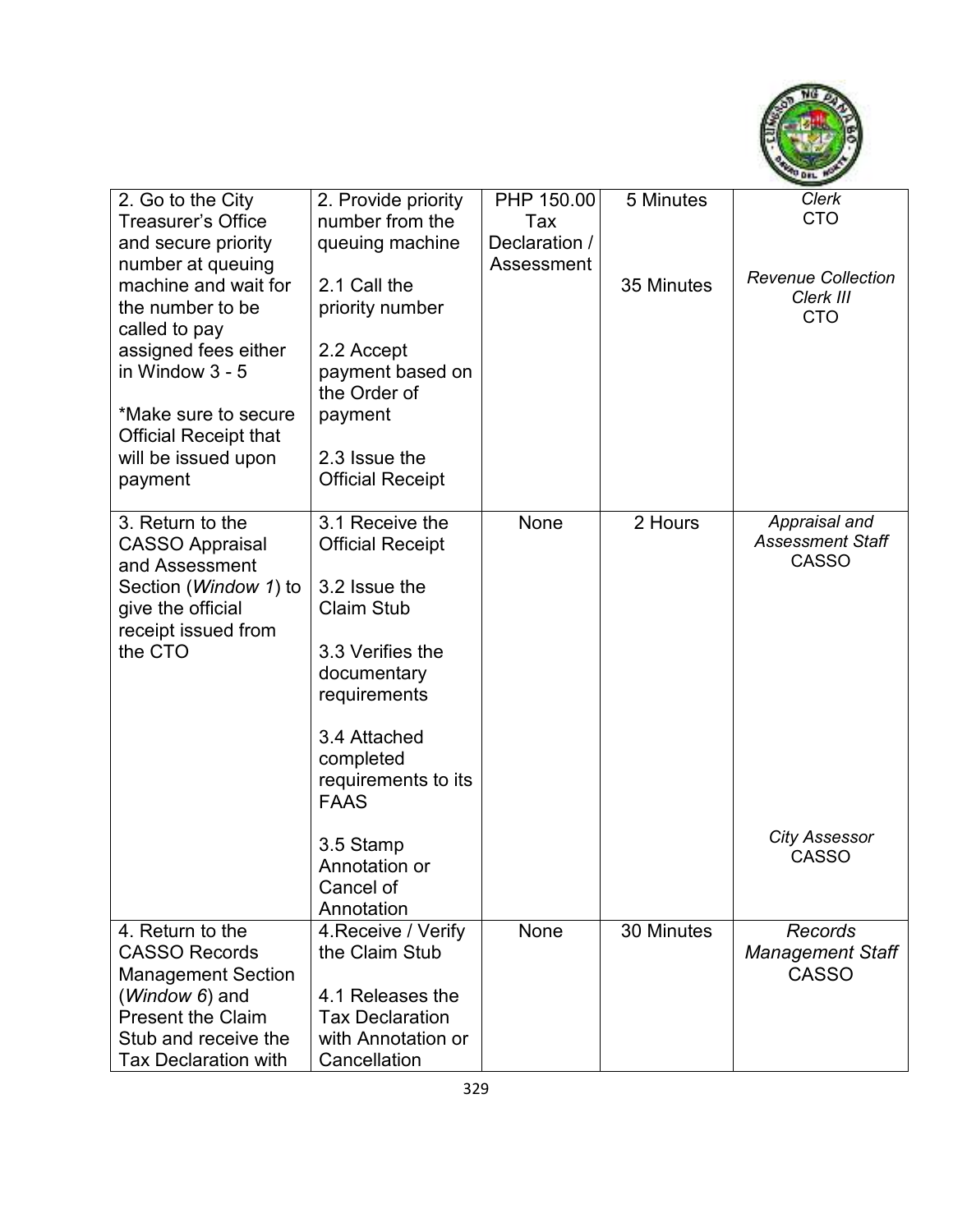

| Annotation or<br>Cancellation |                                                                                                              |                |  |
|-------------------------------|--------------------------------------------------------------------------------------------------------------|----------------|--|
|                               | PHP 150.00<br>$\left.\texttt{TOTAL:} \right  \frac{\texttt{Tax}}{\texttt{Declaration}}$<br><b>Assessment</b> | <b>7 Hours</b> |  |

Application for Annotation and Cancellation of Mortgaged Property qualified for multistage processing.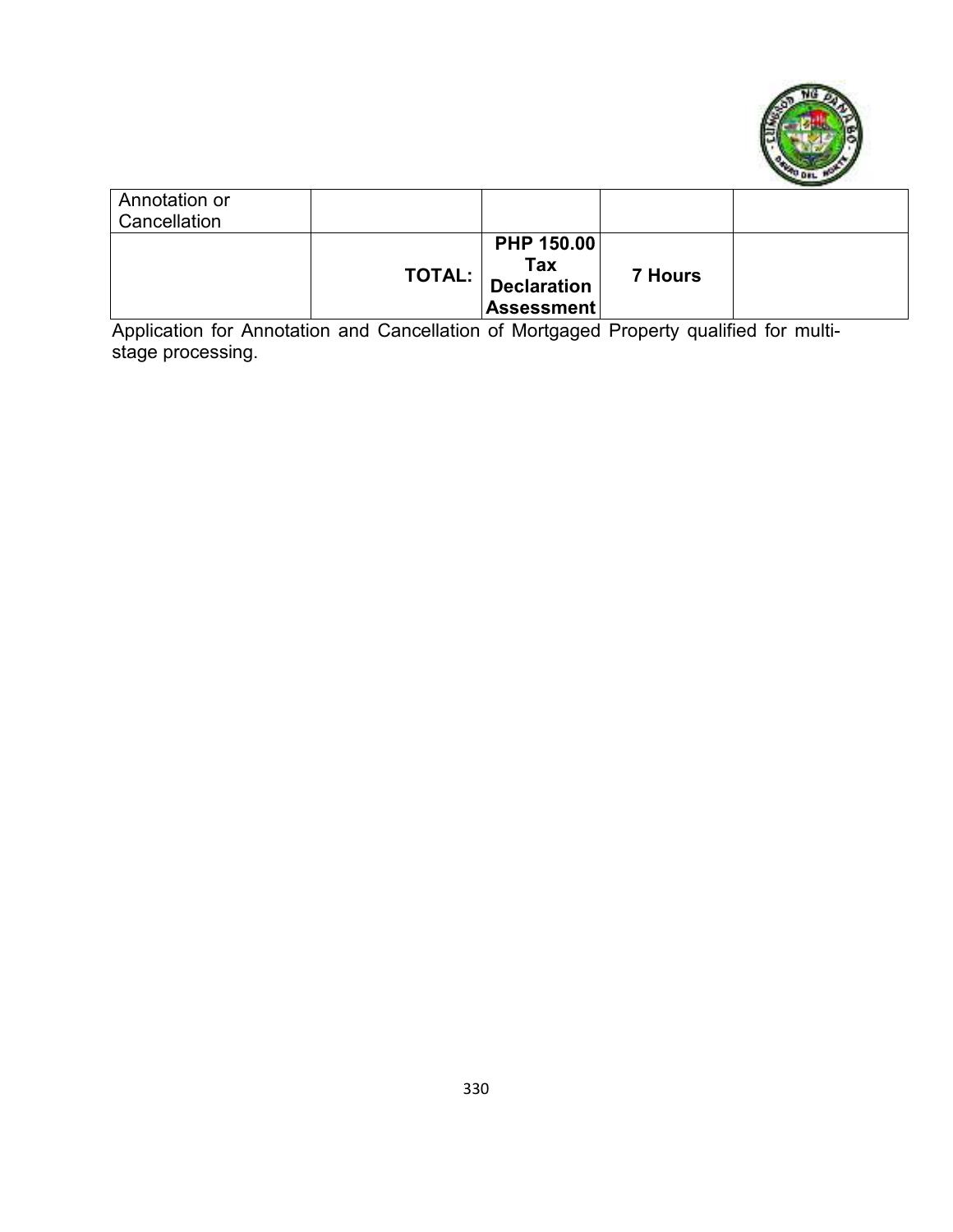

## **5. Application for Cancellation (Physical Change, Partial Destruction and Demolition)**

The application for cancellation of Physical Change, Partial Destruction and Demolition is processed if the requester wishes cancel the assessment of the property due to Physical Change, Partial Destruction and Demolition.

| <b>Office or Division:</b>                                                                                                                                                                | <b>City Assessor's Office</b>                                                                                                                                                                                              |                                  |                                      |                                                          |
|-------------------------------------------------------------------------------------------------------------------------------------------------------------------------------------------|----------------------------------------------------------------------------------------------------------------------------------------------------------------------------------------------------------------------------|----------------------------------|--------------------------------------|----------------------------------------------------------|
| <b>Classification:</b>                                                                                                                                                                    | Complex                                                                                                                                                                                                                    |                                  |                                      |                                                          |
| <b>Type of Transaction:</b>                                                                                                                                                               | G2G - Government to Client                                                                                                                                                                                                 |                                  |                                      |                                                          |
| Who may avail:                                                                                                                                                                            | All                                                                                                                                                                                                                        |                                  |                                      |                                                          |
| <b>CHECKLIST OF REQUIREMENTS</b>                                                                                                                                                          |                                                                                                                                                                                                                            |                                  | <b>WHERE TO SECURE</b>               |                                                          |
| Letter Request(1 original copy)                                                                                                                                                           |                                                                                                                                                                                                                            |                                  | <b>Requisitioning Office / Party</b> |                                                          |
| Demolition certificate, Barangay Certificate<br>(if demolished, destroyed by fire or other<br>form of destruction) (1 original copy or<br>photocopy)                                      |                                                                                                                                                                                                                            | Fire of the Philippines          |                                      | Barangay Hall, City Engineering Office, Bureau of        |
| Tax Clearance (1 original copy or<br>photocopy)                                                                                                                                           |                                                                                                                                                                                                                            | <b>City Treasurer's Office</b>   |                                      |                                                          |
| Assessors Fee Receipt (1 original copy)                                                                                                                                                   |                                                                                                                                                                                                                            | <b>City Assessor's Office</b>    |                                      |                                                          |
| <b>CLIENT STEPS</b>                                                                                                                                                                       | <b>AGENCY</b><br><b>ACTIONS</b>                                                                                                                                                                                            | <b>FEES TO BE</b><br><b>PAID</b> | <b>PROCESSING</b><br><b>TIME</b>     | <b>PERSON</b><br><b>RESPONSIBLE</b>                      |
| 1. Submit complete<br>documentary<br>requirements at<br><b>CASSO Appraisal</b><br>and Assessment<br>Section (Window 1)<br>*Make sure to secure<br>Order of Payment<br>that will be issued | 1. Receive and<br>review<br>documentary<br>requirements<br>1.1 Issue the<br>Order of Payment<br>if all required<br>documents were<br>given<br>1.2 Direct client to<br>the City<br><b>Treasurer's Office</b><br>for payment | None                             | 30 Minutes                           | Appraisal and<br><b>Assessment Staff</b><br><b>CASSO</b> |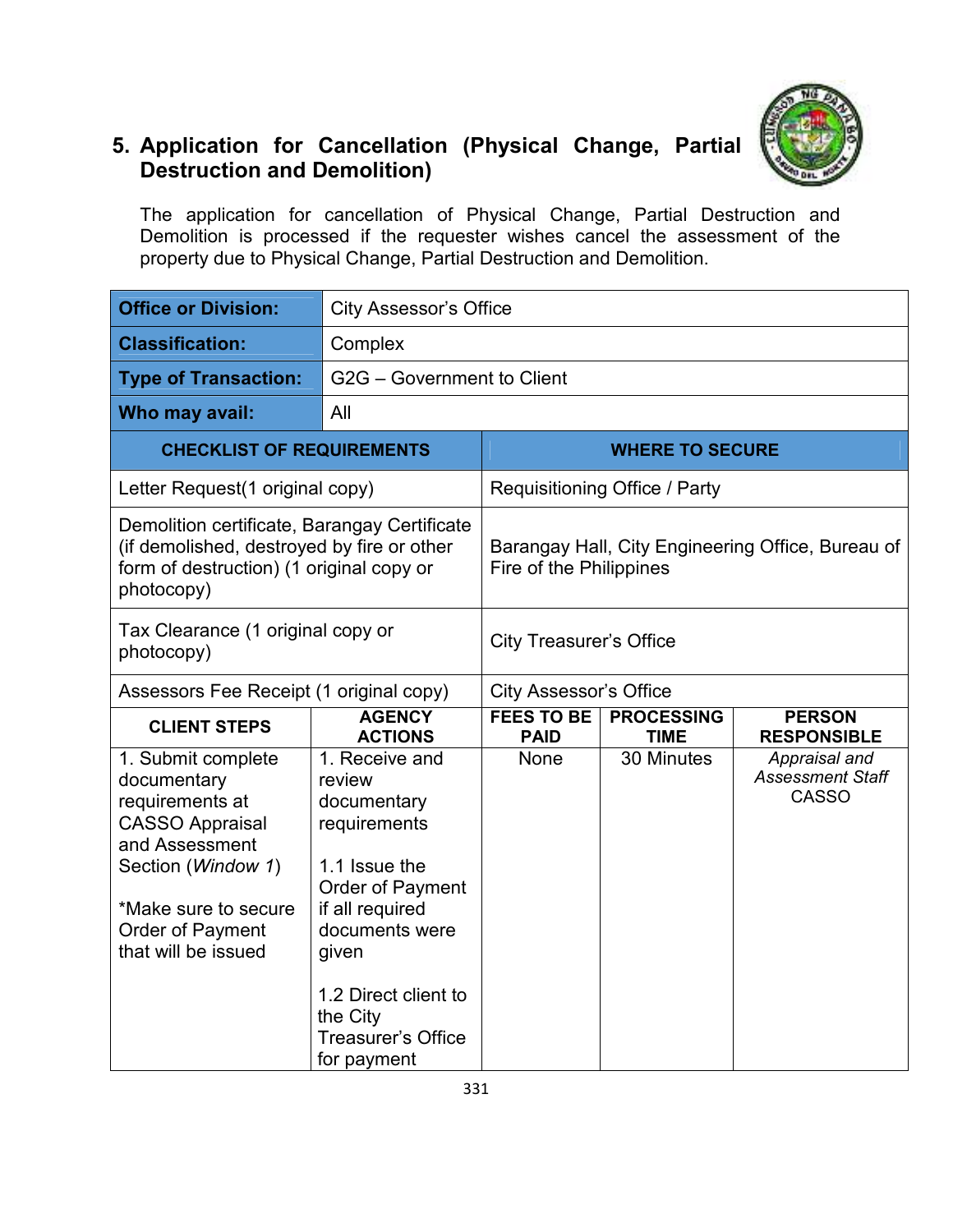

| 2. Go to the City            | 2. Provide priority      | PHP 150.00         | 5 Minutes  | Clerk                     |
|------------------------------|--------------------------|--------------------|------------|---------------------------|
| <b>Treasurer's Office</b>    | number from the          | Tax                |            | <b>CTO</b>                |
| and secure priority          | queuing machine          | <b>Declaration</b> |            |                           |
| number at queuing            |                          | + PHP 75.00        |            | <b>Revenue Collection</b> |
| machine and wait for         | 2.1 Call the             | Service Fee -      | 35 Minutes | Clerk III                 |
| the number to be             | priority number          | lif need Ocular    |            | <b>CTO</b>                |
| called to pay                |                          | Inspection /       |            |                           |
| assigned fees either         | 2.2 Accept               | Assessment         |            |                           |
| in Window 3 - 5              | payment based on         |                    |            |                           |
|                              | the Order of             |                    |            |                           |
| *Make sure to secure         | payment                  |                    |            |                           |
| <b>Official Receipt that</b> |                          |                    |            |                           |
| will be issued upon          | 2.3 Issue the            |                    |            |                           |
| payment                      | <b>Official Receipt</b>  |                    |            |                           |
|                              |                          |                    |            |                           |
| 3. Return to the             | 3. Receive the           |                    | 4 days & 3 | Appraisal and             |
| <b>CASSO Appraisal</b>       | <b>Official Receipt</b>  |                    | hours      | <b>Assessment Staff</b>   |
| and Assessment               |                          |                    |            | <b>CASSO</b>              |
| Section (Window 1)           | 3.1 Issue the            |                    |            |                           |
| to give the official         | <b>Claim Stub</b>        |                    |            |                           |
| receipt issued from          |                          |                    |            |                           |
| the CTO                      | 3.2 Verifies the         |                    |            |                           |
|                              | documentary              |                    |            |                           |
| *Make sure to Affix          | documents                |                    |            |                           |
| your name, signature,        |                          |                    |            |                           |
| address and contact          | 3.3 Conduct              |                    |            |                           |
| no. in the FAAS and          | Ocular Inspection        |                    |            |                           |
| receive the Claim            |                          |                    |            |                           |
| <b>Stub</b>                  | 3.4 Prepares             |                    |            |                           |
|                              | <b>Inspection Report</b> |                    |            |                           |
|                              | and Notice of            |                    |            |                           |
|                              | Cancelation              |                    |            |                           |
|                              |                          |                    |            | <b>Assistant City</b>     |
|                              | 3.5 Reviews the          |                    |            | Assessor                  |
|                              | <b>Inspection Report</b> |                    |            | <b>CASSO</b>              |
|                              | and Notice of            |                    |            |                           |
|                              | Cancelation              |                    |            |                           |
|                              |                          |                    |            | <b>City Assessor</b>      |
|                              | 3.6 Approves             |                    |            | <b>CASSO</b>              |
|                              | <b>Inspection Report</b> |                    |            |                           |
|                              | and Notice of            |                    |            |                           |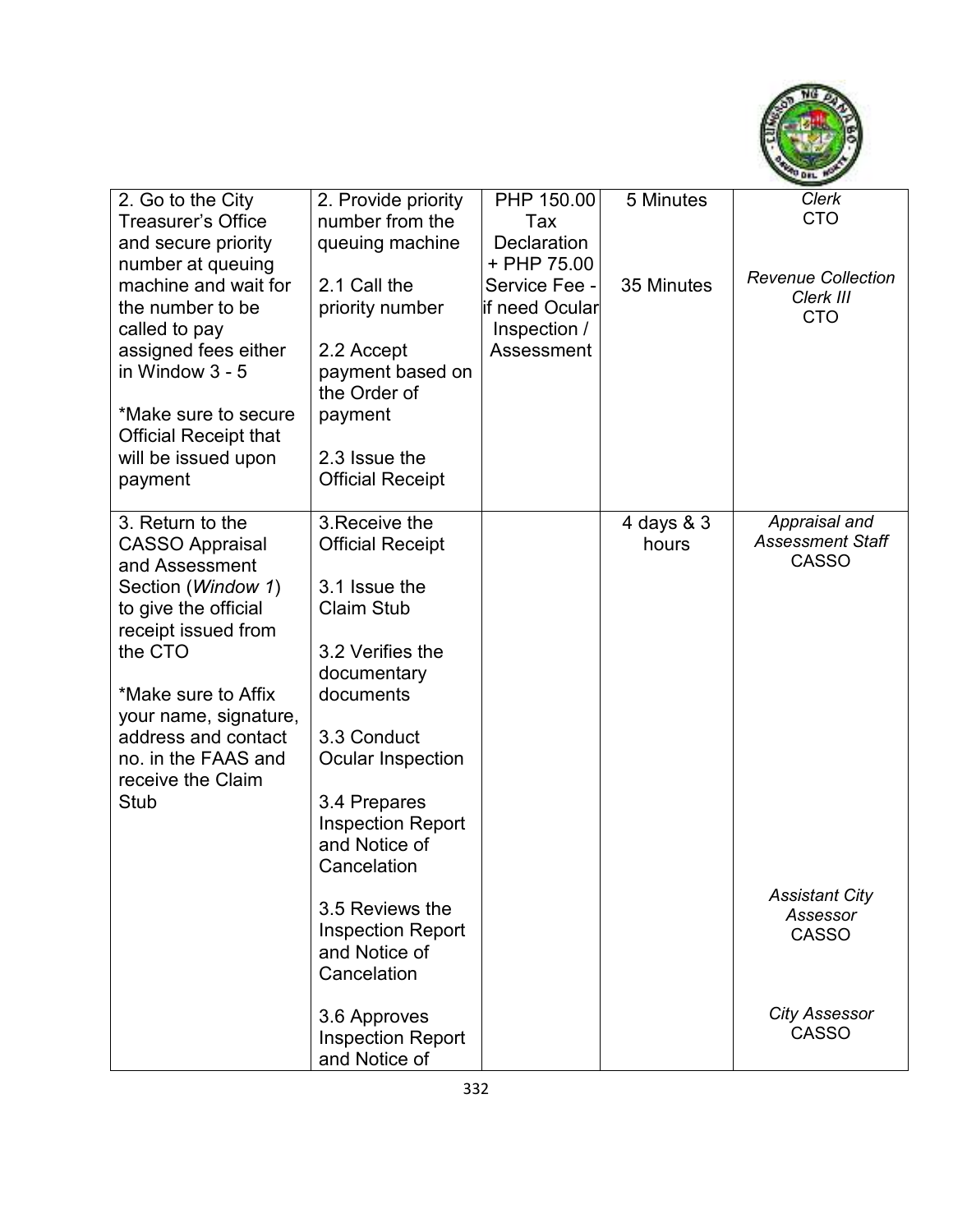

| Stub and receive the<br>Notice of Cancellation                                                                      | of Cancellation<br><b>TOTAL:</b>                                                    | <b>PHP 150.00</b><br>Tax<br><b>Declaration</b><br><b>PHP 225.00</b> | 5 Days     |                                                    |
|---------------------------------------------------------------------------------------------------------------------|-------------------------------------------------------------------------------------|---------------------------------------------------------------------|------------|----------------------------------------------------|
| 4. Return to the<br><b>CASSO Records</b><br><b>Management Section</b><br>(Window 6) and<br><b>Present the Claim</b> | 4. Receive / Verify<br>the Claim Stub<br>4.1 Release and<br><b>Issue the Notice</b> | None                                                                | 30 Minutes | Records<br><b>Management Staff</b><br><b>CASSO</b> |
|                                                                                                                     | 3.8 Approves the<br><b>Owner's Copy</b><br>Notice of<br>Cancelation                 |                                                                     |            | <b>City Assessor</b><br><b>CASSO</b>               |
|                                                                                                                     | Cancelation<br>3.7 Encode and<br>record the FAAS                                    |                                                                     |            | Records<br><b>Management Staff</b><br><b>CASSO</b> |

Application for Cancellation (Physical Change, Partial Destruction and Demolition) qualified for multi-stage processing.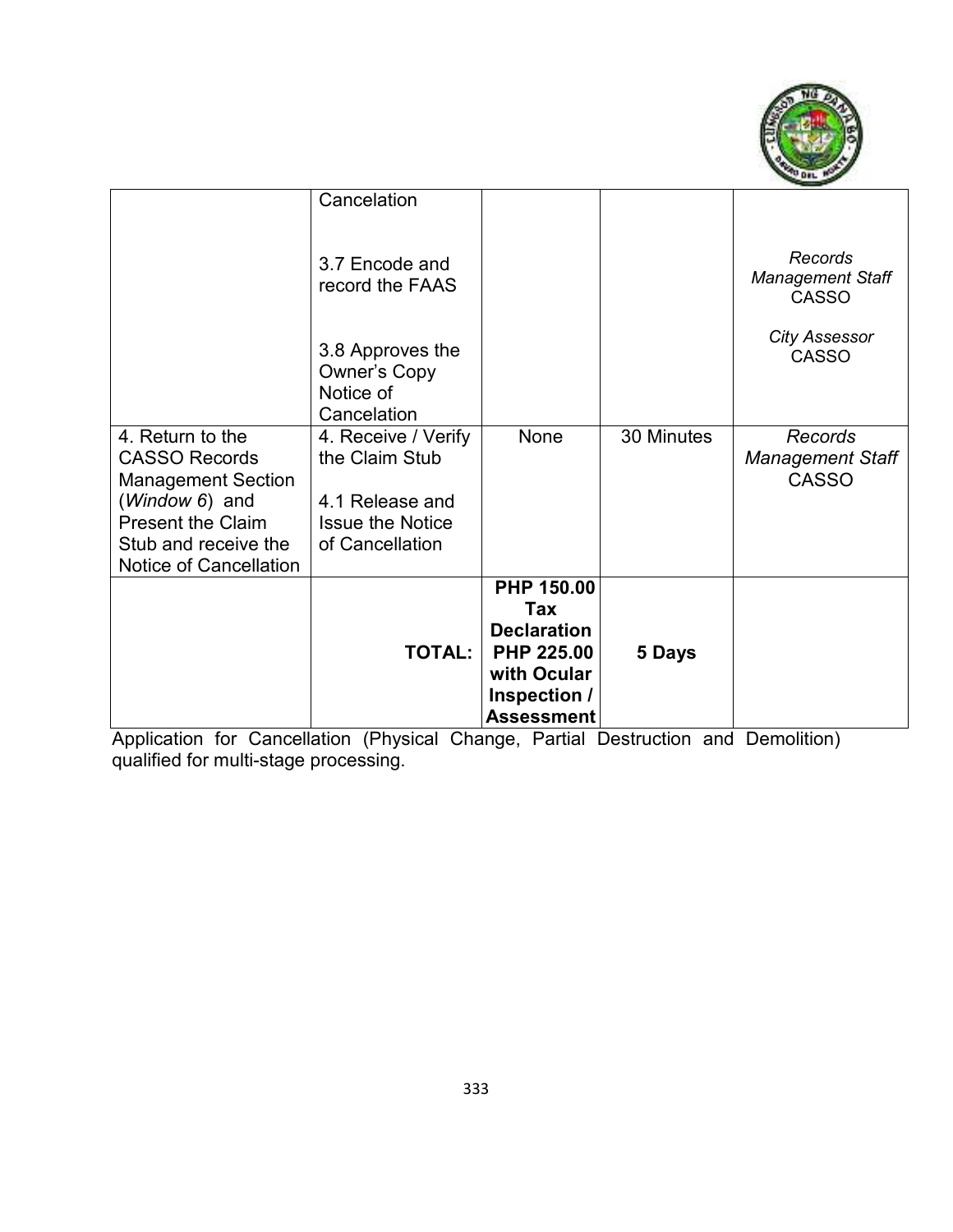

## **6. Application for Re-Assessment: (Re-Classification)**

The application for the re-classification of land use is processed if the requester wishes to change the classification of his / her land.

| <b>Office or Division:</b>                                                                                                                                                          | <b>City Assessor's Office</b>                                                                                                                                      |                                      |                                             |                                                          |  |
|-------------------------------------------------------------------------------------------------------------------------------------------------------------------------------------|--------------------------------------------------------------------------------------------------------------------------------------------------------------------|--------------------------------------|---------------------------------------------|----------------------------------------------------------|--|
| <b>Classification:</b>                                                                                                                                                              | Complex                                                                                                                                                            |                                      |                                             |                                                          |  |
| <b>Type of Transaction:</b>                                                                                                                                                         | G2G - Government to Client                                                                                                                                         |                                      |                                             |                                                          |  |
| Who may avail:                                                                                                                                                                      | All                                                                                                                                                                |                                      |                                             |                                                          |  |
| <b>CHECKLIST OF REQUIREMENTS</b>                                                                                                                                                    |                                                                                                                                                                    |                                      | <b>WHERE TO SECURE</b>                      |                                                          |  |
| Re-Classification of Land Use (as per<br>zoning):                                                                                                                                   |                                                                                                                                                                    |                                      |                                             |                                                          |  |
| Letter Request (1 original copy)                                                                                                                                                    |                                                                                                                                                                    |                                      | <b>Requisitioning Office / Party</b>        |                                                          |  |
| Zoning Certificate (1 photocopy)                                                                                                                                                    |                                                                                                                                                                    |                                      | <b>City Planning and Development Office</b> |                                                          |  |
| Tax Clearance (1 photocopy)                                                                                                                                                         |                                                                                                                                                                    | <b>City Treasurer's Office</b>       |                                             |                                                          |  |
|                                                                                                                                                                                     | Assessors Fee Receipt (1 original copy)                                                                                                                            |                                      | <b>City Treasurer's Office</b>              |                                                          |  |
| Re-Classification of Land Use (as per<br>actual use):                                                                                                                               |                                                                                                                                                                    |                                      |                                             |                                                          |  |
| Letter Request (1 original copy)                                                                                                                                                    |                                                                                                                                                                    | <b>Requisitioning Office / Party</b> |                                             |                                                          |  |
| Tax Clearance (1 photocopy)                                                                                                                                                         |                                                                                                                                                                    | <b>City Treasurer's Office</b>       |                                             |                                                          |  |
| Assessor's Fee Receipt (1 original copy)                                                                                                                                            |                                                                                                                                                                    | <b>City Treasurer's Office</b>       |                                             |                                                          |  |
| <b>CLIENT STEPS</b>                                                                                                                                                                 | <b>AGENCY</b><br><b>ACTIONS</b>                                                                                                                                    | <b>FEES TO BE</b><br><b>PAID</b>     | <b>PROCESSING</b><br><b>TIME</b>            | <b>PERSON</b><br><b>RESPONSIBLE</b>                      |  |
| 1. Submit complete<br>documentary<br>requirements at<br>Appraisal and<br><b>Assessment Section</b><br>(Window 1)<br>*Make sure to secure<br>Order of Payment<br>that will be issued | 1. Receive and<br>review<br>documentary<br>requirements<br>1.1 Issue the<br>Order of Payment<br>if all required<br>documents were<br>given<br>1.2 Direct client to | <b>None</b>                          | 30 Minutes                                  | Appraisal and<br><b>Assessment Staff</b><br><b>CASSO</b> |  |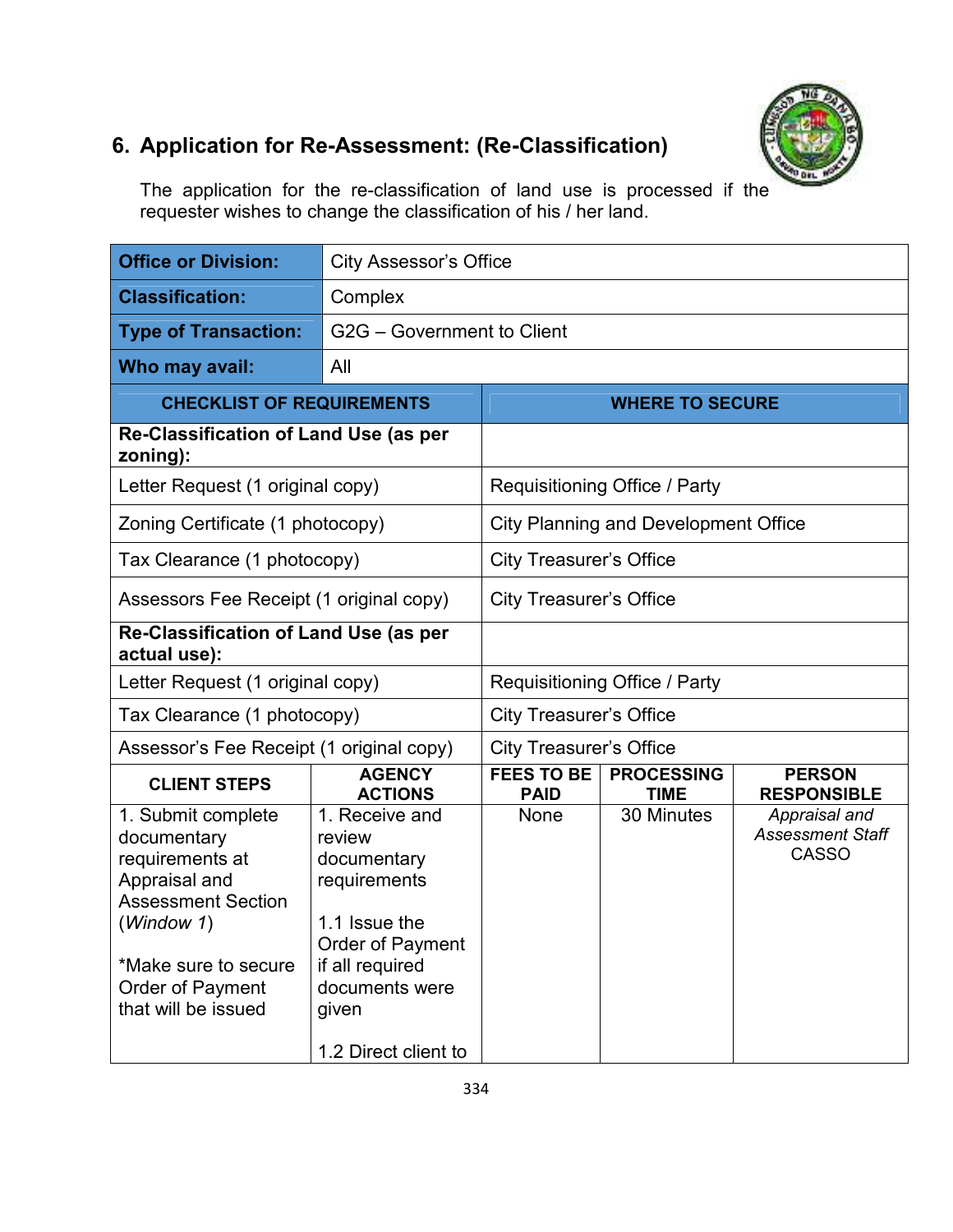

|                                                                                                                                                                                                                                                                                | the City                                                                                                                                                                                                                             |                                                                |                     |                                                          |
|--------------------------------------------------------------------------------------------------------------------------------------------------------------------------------------------------------------------------------------------------------------------------------|--------------------------------------------------------------------------------------------------------------------------------------------------------------------------------------------------------------------------------------|----------------------------------------------------------------|---------------------|----------------------------------------------------------|
|                                                                                                                                                                                                                                                                                | <b>Treasurer's Office</b>                                                                                                                                                                                                            |                                                                |                     |                                                          |
|                                                                                                                                                                                                                                                                                | for payment                                                                                                                                                                                                                          |                                                                |                     |                                                          |
| 2. Go to the City<br>Treasurer's Office<br>and secure priority<br>number at queuing<br>machine and wait for                                                                                                                                                                    | 2. Provide priority<br>number from the<br>queuing machine<br>2.1 Call the                                                                                                                                                            | PHP 150.00<br>Tax<br><b>Declaration</b><br>+ PHP 75.00         | 5 Minutes           | <b>Clerk</b><br><b>CTO</b>                               |
| the number to be<br>called to pay<br>assigned fees either<br>in Window 3 - 5                                                                                                                                                                                                   | priority number<br>2.2 Accept<br>payment based on<br>the Order of                                                                                                                                                                    | Service Fee -<br>lif need Ocular<br>Inspection /<br>Assessment | 35 Minutes          | <b>Revenue Collection</b><br>Clerk III<br><b>CTO</b>     |
| *Make sure to secure<br><b>Official Receipt that</b><br>will be issued upon<br>payment                                                                                                                                                                                         | payment<br>2.3 Issue the<br><b>Official Receipt</b>                                                                                                                                                                                  |                                                                |                     |                                                          |
| 3. Return to the<br><b>CASSO Appraisal</b><br>and Assessment<br>Section (Window 1)<br>to give the official<br>receipt issued from<br>the CTO<br>*Make sure to Affix<br>your name, signature,<br>address and contact<br>no. in the FAAS and<br>receive the Claim<br><b>Stub</b> | 3. Receive the<br><b>Official Receipt</b><br>3.1 Advice client<br>to affix their name,<br>signature, address<br>and contact no. in<br>the FAAS<br>3.2 Issue the<br><b>Claim Stub</b><br>3.3 Verifies the<br>documentary<br>documents |                                                                | 4 days & 3<br>hours | Appraisal and<br><b>Assessment Staff</b><br><b>CASSO</b> |
|                                                                                                                                                                                                                                                                                | 3.4 Conduct<br>Ocular inspection<br>to check<br>improvements of<br>the Property                                                                                                                                                      |                                                                |                     | <b>Tax-Mapping Staff</b><br><b>CASSO</b>                 |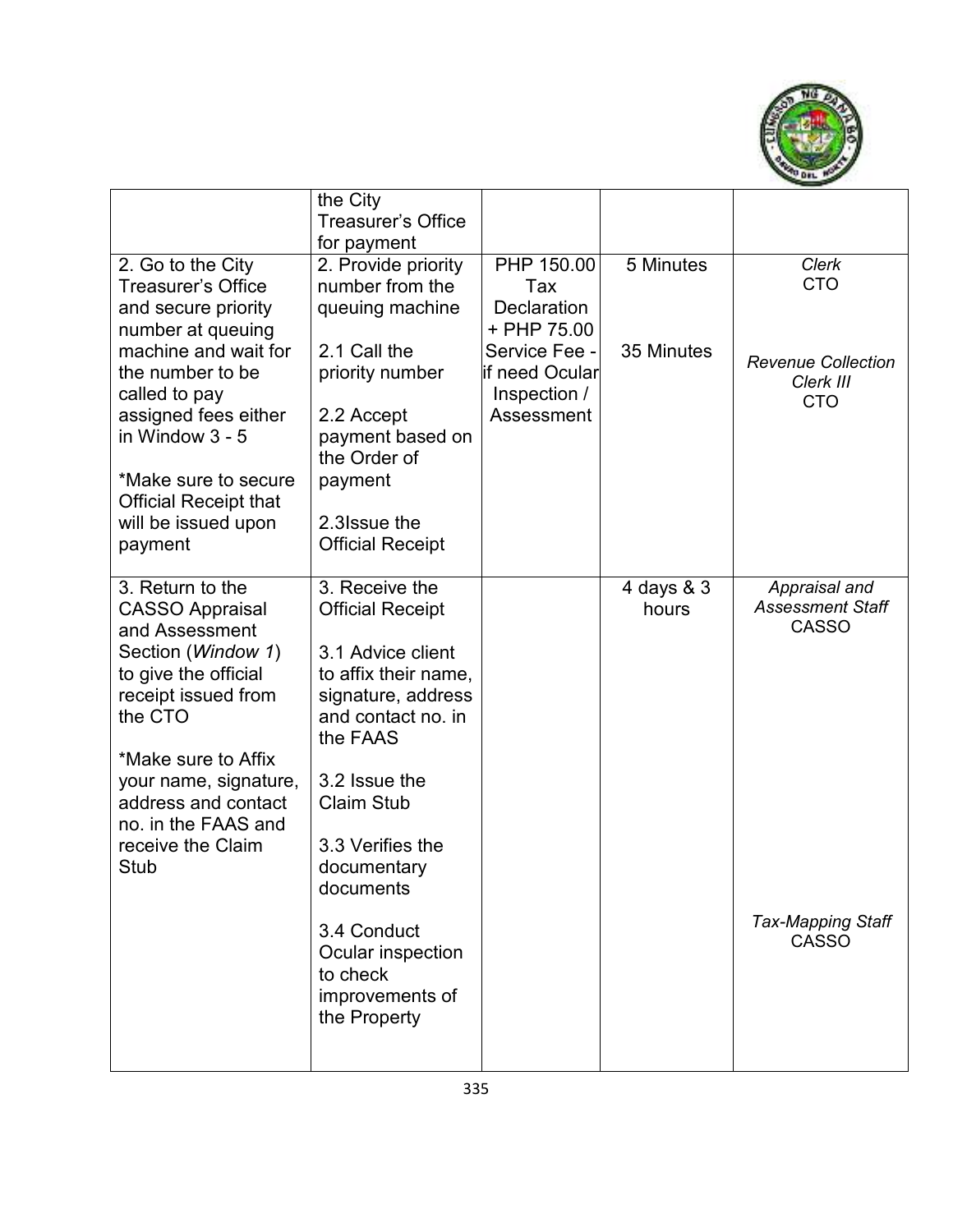

| 3.5 Prepares Field    |  |                         |
|-----------------------|--|-------------------------|
| Appraisal and         |  |                         |
| Assessment            |  |                         |
| Sheet (FAAS)          |  |                         |
|                       |  |                         |
| 3.6 Assign a          |  |                         |
|                       |  |                         |
| Property              |  |                         |
| Identification        |  |                         |
| Number to FAAS        |  |                         |
|                       |  |                         |
| 3.7 Reflect Tax       |  |                         |
| Map for TMCR          |  |                         |
|                       |  | <b>Assistant City</b>   |
| 3.8 Review and        |  | Assessor                |
| recommend for         |  | <b>CASSO</b>            |
| approval              |  |                         |
|                       |  | <b>City Assessor</b>    |
| 3.9 Approve           |  | <b>CASSO</b>            |
| <b>FAAS</b>           |  |                         |
|                       |  |                         |
|                       |  |                         |
| 3.10 Assign ARP       |  |                         |
| No. in the FAAS       |  |                         |
|                       |  |                         |
| 3.11 Encode the       |  |                         |
| <b>FAAS and print</b> |  |                         |
| the Tax               |  |                         |
| Declaration and       |  |                         |
| Notice of             |  |                         |
| Assessment            |  | Records                 |
|                       |  | <b>Management Staff</b> |
| 3.12 Assigned         |  | <b>CASSO</b>            |
| control number in     |  |                         |
| the Notice of         |  |                         |
| Assessment            |  |                         |
|                       |  |                         |
| 3.13 Seal the Tax     |  |                         |
|                       |  |                         |
| Declaration           |  |                         |
|                       |  | <b>City Assessor</b>    |
| 3.14 Approve the      |  | <b>CASSO</b>            |
| Owner's Copy of       |  |                         |
| the Tax               |  |                         |
|                       |  |                         |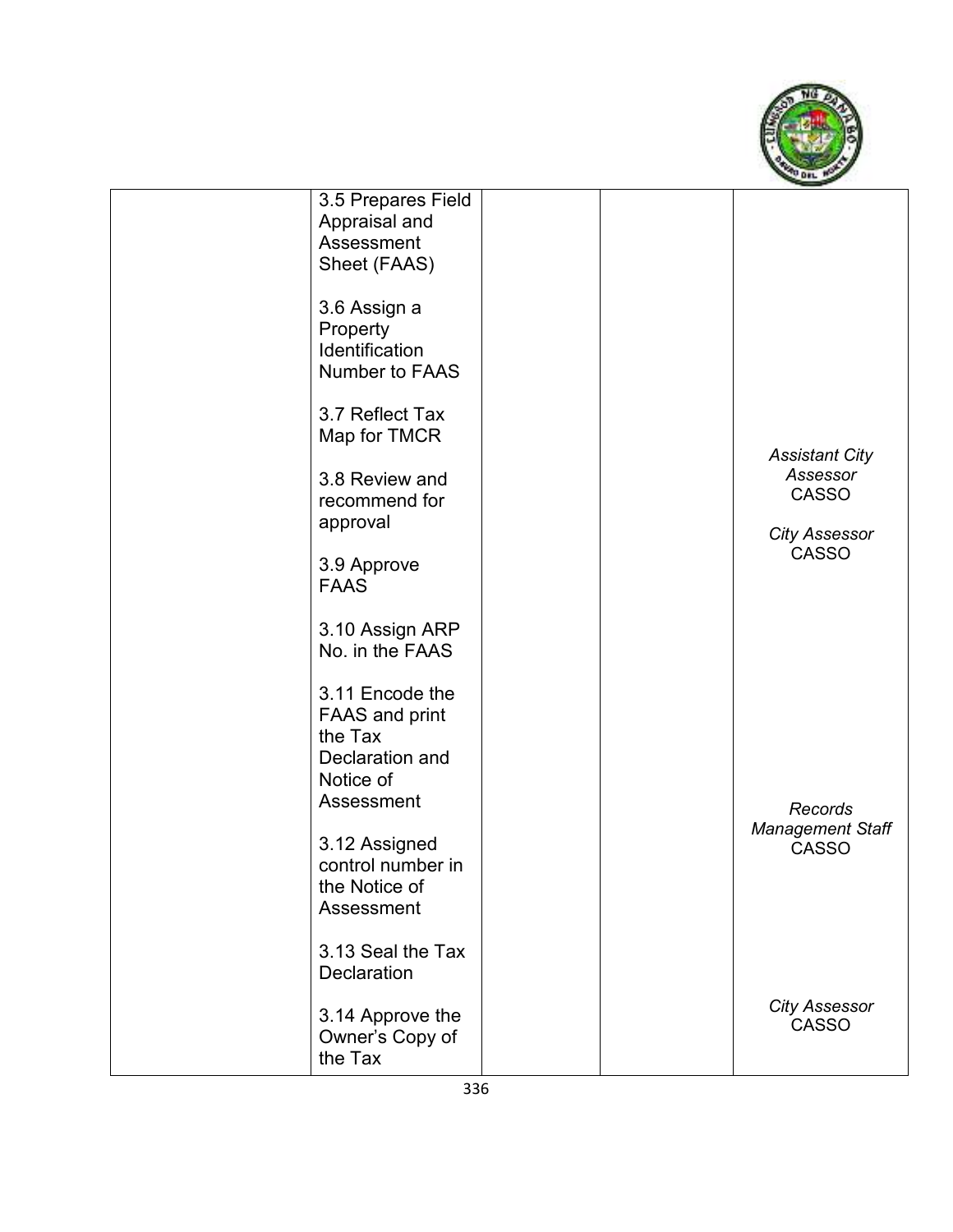

|                                                                                                                                                                                                    | Declaration and<br>Notice of<br>Assessment                                                                                          |                                                                                                                         |            |                                                    |
|----------------------------------------------------------------------------------------------------------------------------------------------------------------------------------------------------|-------------------------------------------------------------------------------------------------------------------------------------|-------------------------------------------------------------------------------------------------------------------------|------------|----------------------------------------------------|
| 4. Return to the<br><b>CASSO Records</b><br><b>Management Section</b><br>(Window 6) and<br><b>Present the Claim</b><br>Stub and receive the<br><b>Tax Declaration with</b><br>Notice of Assessment | 4.1 Receive /<br>Verify the Claim<br>Stub<br>4.2 Release and<br><b>Issue the Tax</b><br>Declaration with<br>Notice of<br>Assessment |                                                                                                                         | 30 Minutes | Records<br><b>Management Staff</b><br><b>CASSO</b> |
|                                                                                                                                                                                                    | TOTAL:                                                                                                                              | <b>PHP 150.00</b><br>Tax<br><b>Declaration</b><br><b>PHP 225.00</b><br>with Ocular<br>Inspection /<br><b>Assessment</b> | 5 Days     |                                                    |

Application for Re-Assessment: (Re-Classification) qualified for multi-stage processing.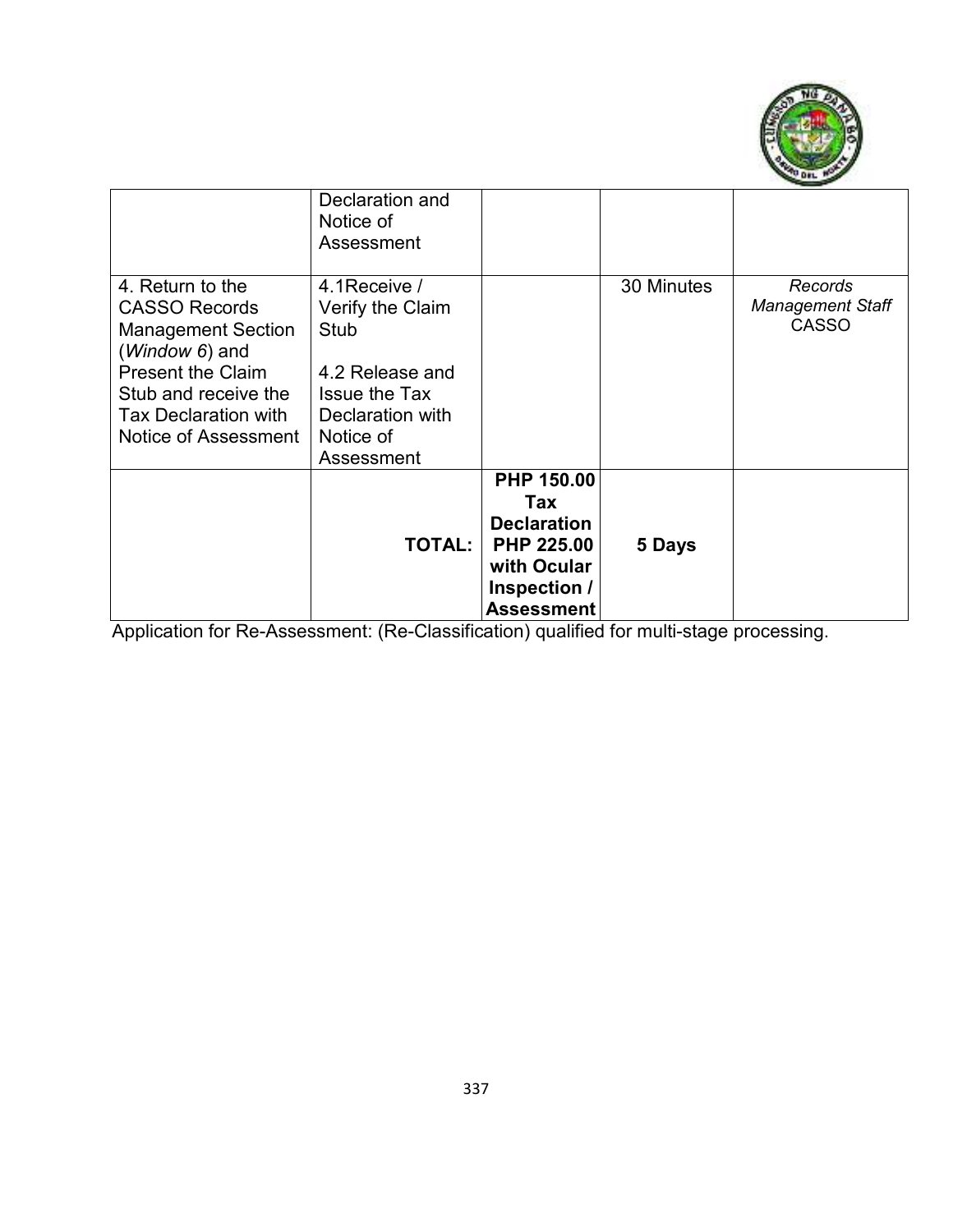

## **7. Application for Re-Assessment: (Erroneous Assessment & Dispute)**

The application for the re-classification of land use is processed if the requester wishes to correct or update the assessment of his / her land.

| <b>Office or Division:</b>                                                                                                                                                                                                         |                                                                                                                                            | <b>City Assessor's Office</b>    |                                  |                                                          |  |
|------------------------------------------------------------------------------------------------------------------------------------------------------------------------------------------------------------------------------------|--------------------------------------------------------------------------------------------------------------------------------------------|----------------------------------|----------------------------------|----------------------------------------------------------|--|
| <b>Classification:</b>                                                                                                                                                                                                             | Complex                                                                                                                                    |                                  |                                  |                                                          |  |
| <b>Type of Transaction:</b>                                                                                                                                                                                                        | G2G - Government to Client                                                                                                                 |                                  |                                  |                                                          |  |
| Who may avail:                                                                                                                                                                                                                     | All                                                                                                                                        |                                  |                                  |                                                          |  |
| <b>CHECKLIST OF REQUIREMENTS</b>                                                                                                                                                                                                   |                                                                                                                                            |                                  | <b>WHERE TO SECURE</b>           |                                                          |  |
| Letter Request (1 original copy)                                                                                                                                                                                                   |                                                                                                                                            |                                  | Requisitioning Office / Party    |                                                          |  |
| Certified true copy of Title (OCT/TCT) (1<br>certified copy)                                                                                                                                                                       |                                                                                                                                            | <b>Registry of Deeds</b>         |                                  |                                                          |  |
| Deed of Conveyance (Deed of Sale, Deed<br>of Donation / Exchange / Partition / Extra<br>Judicial Settlement of Estate / Certificate<br>of Sale, Order of Award and Issuance of<br>Patent, whatever is applicable) (1<br>photocopy) |                                                                                                                                            | Law Office                       |                                  |                                                          |  |
| Tax Clearance (1 photocopy)                                                                                                                                                                                                        |                                                                                                                                            | <b>City Treasurer's Office</b>   |                                  |                                                          |  |
| Assessors Fee Receipt (1 original copy)                                                                                                                                                                                            |                                                                                                                                            | <b>City Treasurer's Office</b>   |                                  |                                                          |  |
| <b>CLIENT STEPS</b>                                                                                                                                                                                                                | <b>AGENCY</b><br><b>ACTIONS</b>                                                                                                            | <b>FEES TO BE</b><br><b>PAID</b> | <b>PROCESSING</b><br><b>TIME</b> | <b>PERSON</b><br><b>RESPONSIBLE</b>                      |  |
| 1. Submit complete<br>documentary<br>requirements at<br>Appraisal and<br><b>Assessment Section</b><br>(Window 1)<br>*Make sure to secure<br>Order of Payment<br>that will be issued                                                | 1. Receive and<br>review<br>documentary<br>requirements<br>1.1 Issue the<br>Order of Payment<br>if all required<br>documents were<br>given | <b>None</b>                      | 30 Minutes                       | Appraisal and<br><b>Assessment Staff</b><br><b>CASSO</b> |  |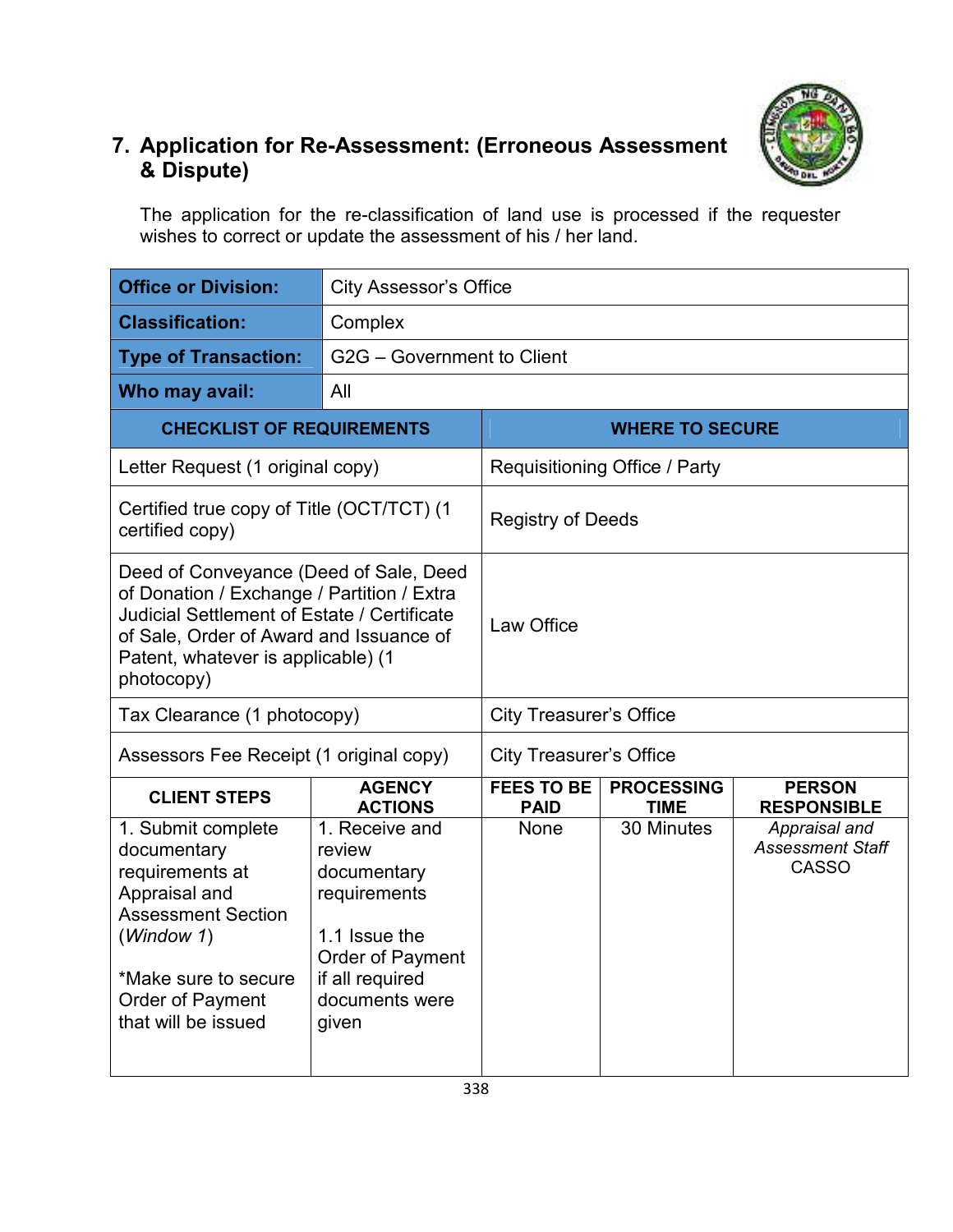

|                              | 1.2 Direct client to      |                    |            |                           |
|------------------------------|---------------------------|--------------------|------------|---------------------------|
|                              | the City                  |                    |            |                           |
|                              | <b>Treasurer's Office</b> |                    |            |                           |
|                              | for payment               |                    |            |                           |
| 2. Go to the City            | 2. Provide priority       | PHP 150.00         | 5 Minutes  | <b>Clerk</b>              |
| <b>Treasurer's Office</b>    | number from the           | Tax                |            | <b>CTO</b>                |
| and secure priority          | queuing machine           | <b>Declaration</b> |            |                           |
| number at queuing            |                           | + PHP 75.00        |            |                           |
| machine and wait for         | 2.1 Call the              | Service Fee -      | 35 Minutes | <b>Revenue Collection</b> |
| the number to be             | priority number           | lif need Ocular    |            | Clerk III                 |
| called to pay                |                           | Inspection /       |            | <b>CTO</b>                |
| assigned fees either         | 2.2 Accept                | Assessment         |            |                           |
| in Window 3 - 5              | payment based on          |                    |            |                           |
|                              | the Order of              |                    |            |                           |
| *Make sure to secure         | payment                   |                    |            |                           |
| <b>Official Receipt that</b> |                           |                    |            |                           |
| will be issued upon          | 2.3 Issue the             |                    |            |                           |
| payment                      | <b>Official Receipt</b>   |                    |            |                           |
| 3. Return to the             | 3. Receive the            |                    | 4 days & 3 | Appraisal and             |
| <b>CASSO Appraisal</b>       | <b>Official Receipt</b>   |                    | hours      | <b>Assessment Staff</b>   |
| and Assessment               |                           |                    |            | <b>CASSO</b>              |
| Section (Window 1)           | 3.1 Advice client         |                    |            |                           |
| to give the official         | to affix their name,      |                    |            |                           |
| receipt issued from          | signature, address        |                    |            |                           |
| the CTO                      | and contact no. in        |                    |            |                           |
|                              | the FAAS                  |                    |            |                           |
| *Make sure to Affix          |                           |                    |            |                           |
| your name, signature,        | 3.2 Issue the             |                    |            |                           |
| address and contact          | <b>Claim Stub</b>         |                    |            |                           |
| no. in the FAAS and          |                           |                    |            |                           |
| receive the Claim            | 3.3 Verifies the          |                    |            |                           |
| Stub                         | documentary               |                    |            |                           |
|                              | documents                 |                    |            |                           |
|                              |                           |                    |            | <b>Tax-Mapping Staff</b>  |
|                              | 3.4 Conduct               |                    |            | <b>CASSO</b>              |
|                              | Ocular inspection         |                    |            |                           |
|                              | to check                  |                    |            |                           |
|                              | improvements of           |                    |            | <b>Assistant City</b>     |
|                              | the Property              |                    |            | Assessor                  |
|                              |                           |                    |            | <b>CASSO</b>              |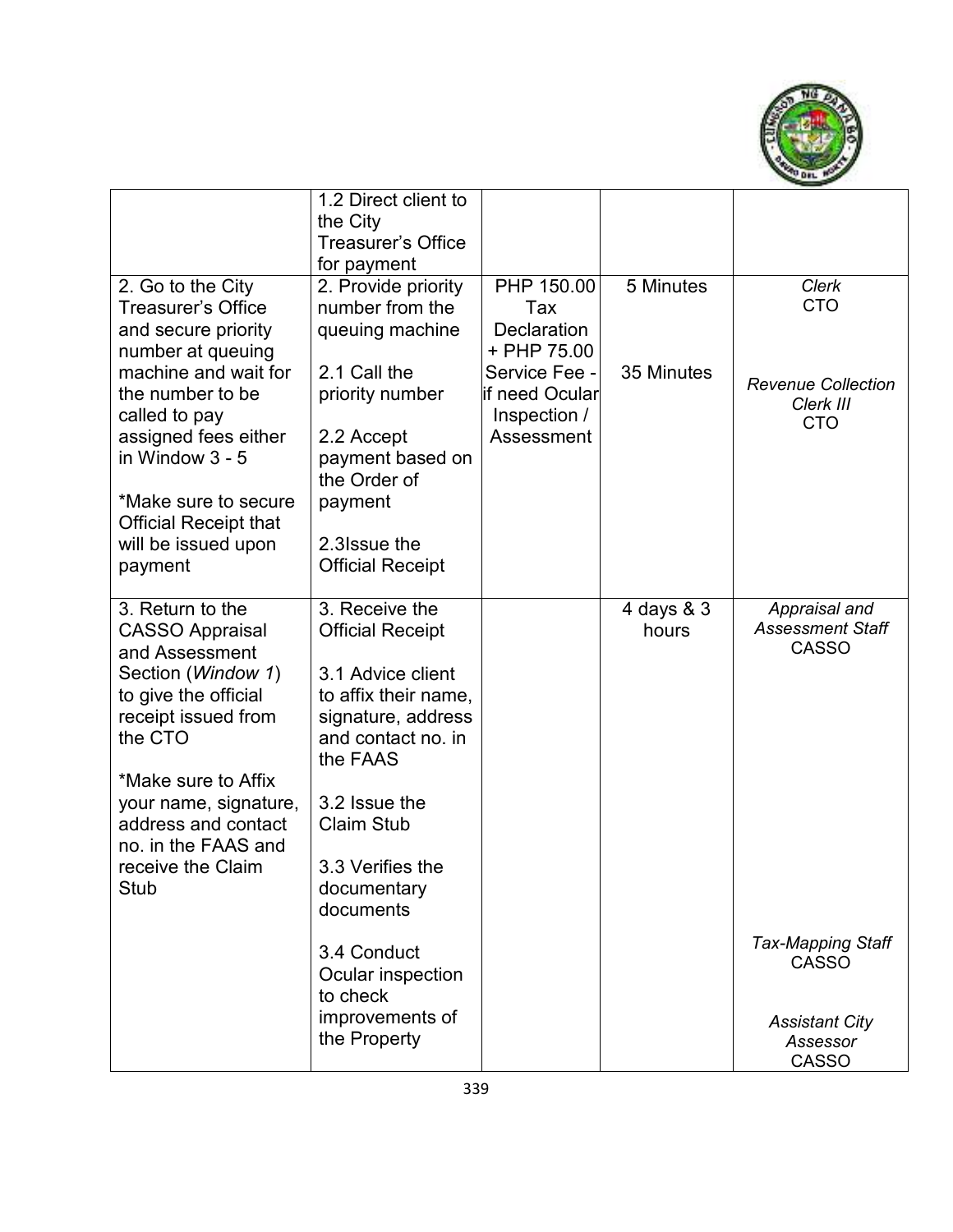

| 3.5 Prepares Field<br>Appraisal and<br>Assessment<br>Sheet (FAAS)<br>3.6 Assign a<br>Property<br>Identification<br>Number to FAAS<br>3.7 Reflect Tax<br>Map for TMCR<br>3.8 Review and<br>recommend for                                                 |  | <b>City Assessor</b><br><b>CASSO</b><br>Records<br><b>Management Staff</b><br><b>CASSO</b> |
|---------------------------------------------------------------------------------------------------------------------------------------------------------------------------------------------------------------------------------------------------------|--|--------------------------------------------------------------------------------------------|
| approval<br>3.9 Approve<br><b>FAAS</b>                                                                                                                                                                                                                  |  | <b>City Assessor</b><br><b>CASSO</b>                                                       |
| 3.10 Assign ARP<br>No. in the FAAS<br>3.11 Encode the<br><b>FAAS and print</b><br>the Tax<br>Declaration and<br>Notice of<br>Assessment<br>3.12 Assigned<br>control number in<br>the Notice of<br>Assessment<br>3.13 Seal the Tax<br><b>Declaration</b> |  |                                                                                            |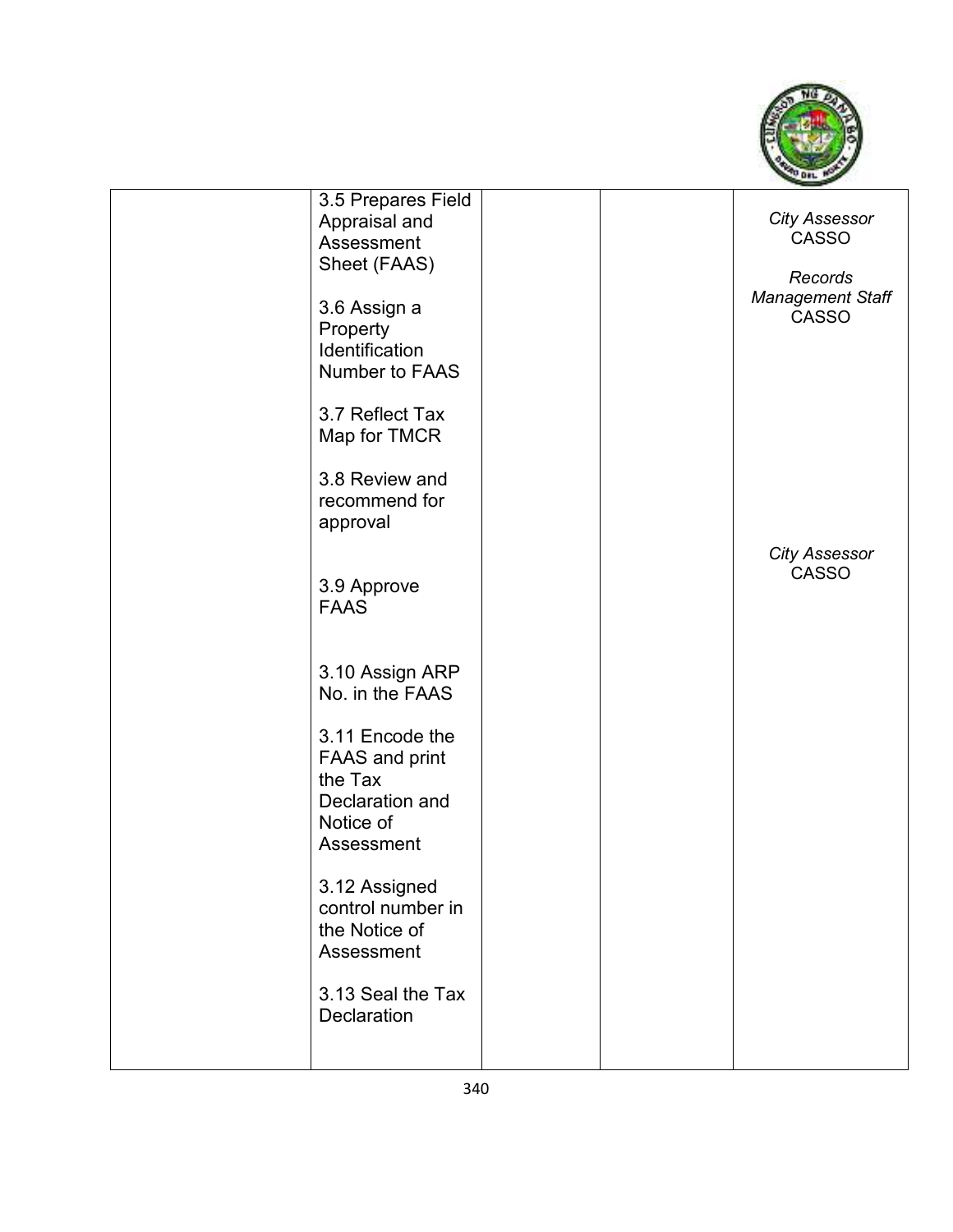

|                                                                                                                                                                                                    | 3.14 Approve the<br>Owner's Copy of<br>the Tax<br>Declaration and<br>Notice of<br>Assessment                                    |                                                                                                                         |            |                                                    |
|----------------------------------------------------------------------------------------------------------------------------------------------------------------------------------------------------|---------------------------------------------------------------------------------------------------------------------------------|-------------------------------------------------------------------------------------------------------------------------|------------|----------------------------------------------------|
| 4. Return to the<br><b>CASSO Records</b><br><b>Management Section</b><br>(Window 6) and<br><b>Present the Claim</b><br>Stub and receive the<br><b>Tax Declaration with</b><br>Notice of Assessment | 4. Receive / Verify<br>the Claim Stub<br>4.1 Release and<br><b>Issue the Tax</b><br>Declaration with<br>Notice of<br>Assessment |                                                                                                                         | 30 Minutes | Records<br><b>Management Staff</b><br><b>CASSO</b> |
|                                                                                                                                                                                                    | <b>TOTAL:</b>                                                                                                                   | <b>PHP 150.00</b><br>Tax<br><b>Declaration</b><br><b>PHP 225.00</b><br>with Ocular<br>Inspection /<br><b>Assessment</b> | 5 Days     |                                                    |

Application for Re-Assessment: (Erroneous Assessment & Dispute) qualified for multistage processing.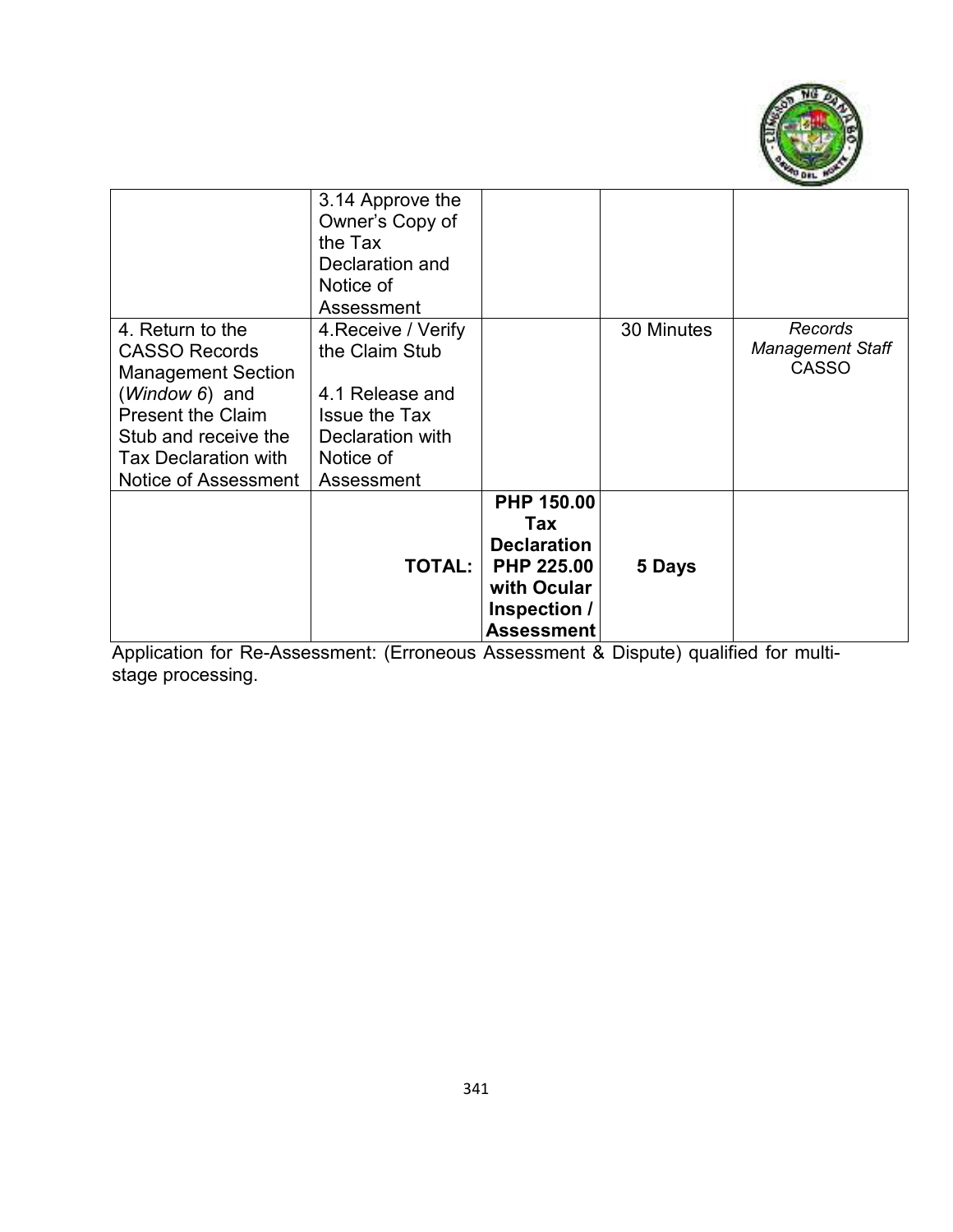

#### **8. Issuance of Certified Photocopy of Tax Map (City, Barangay, Section) and Verification of Map, and Property Index Number (PIN)**

The certified photocopy of tax map is issued if the requester wishes to have a copy of Tax Map for any legal purpose it may serve.

| <b>Office or Division:</b>                                                                                                                                                                         | <b>City Assessor's Office</b>                                                                                                                                                      |                                                                                                                |                                  |                                                                                    |  |  |
|----------------------------------------------------------------------------------------------------------------------------------------------------------------------------------------------------|------------------------------------------------------------------------------------------------------------------------------------------------------------------------------------|----------------------------------------------------------------------------------------------------------------|----------------------------------|------------------------------------------------------------------------------------|--|--|
| <b>Classification:</b>                                                                                                                                                                             | Complex                                                                                                                                                                            |                                                                                                                |                                  |                                                                                    |  |  |
| <b>Type of Transaction:</b>                                                                                                                                                                        |                                                                                                                                                                                    | G2G - Government to Client                                                                                     |                                  |                                                                                    |  |  |
| Who may avail:                                                                                                                                                                                     | All                                                                                                                                                                                |                                                                                                                |                                  |                                                                                    |  |  |
| <b>CHECKLIST OF REQUIREMENTS</b>                                                                                                                                                                   |                                                                                                                                                                                    |                                                                                                                | <b>WHERE TO SECURE</b>           |                                                                                    |  |  |
| Request Form (please indicate contact<br>number)<br>(1 original copy)                                                                                                                              |                                                                                                                                                                                    | City Assessor's office                                                                                         |                                  |                                                                                    |  |  |
| Assessors Fee Receipt(1 original copy)                                                                                                                                                             |                                                                                                                                                                                    | <b>City Treasurer's Office</b>                                                                                 |                                  |                                                                                    |  |  |
| <b>CLIENT STEPS</b>                                                                                                                                                                                | <b>AGENCY</b><br><b>ACTIONS</b>                                                                                                                                                    | <b>FEES TO BE</b><br><b>PAID</b>                                                                               | <b>PROCESSING</b><br><b>TIME</b> | <b>PERSON</b><br><b>RESPONSIBLE</b>                                                |  |  |
| 1. Proceed to Tax-<br><b>Mapping Section</b><br>(Window 2)<br>*Make sure to secure<br>Order of Payment<br>that will be issued                                                                      | 1. Assist the Client<br>1.1 Verify and<br>locate the property<br>1.2 Issue the<br>Order of Payment<br>1.3 Direct client to<br>the City<br><b>Treasurer's Office</b><br>for payment | <b>None</b>                                                                                                    | 30 Minutes                       | <b>Tax-Mapping Staff</b><br><b>CASSO</b>                                           |  |  |
| 2. Go to the City<br><b>Treasurer's Office</b><br>and secure priority<br>number at queuing<br>machine and wait for<br>the number to be<br>called to pay<br>assigned fees either<br>in Window 3 - 5 | 2. Provide priority<br>number from the<br>queuing machine<br>2.1 Call the<br>priority number<br>2.2 Accept<br>payment based on                                                     | PHP 75.00<br>*Research<br>Works /<br>Verification<br><b>Service Fee</b><br>PHP 225.00<br>*Certified<br>copy of | 5 Minutes<br>35 Minutes          | <b>Clerk</b><br><b>CTO</b><br><b>Revenue Collection</b><br>Clerk III<br><b>CTO</b> |  |  |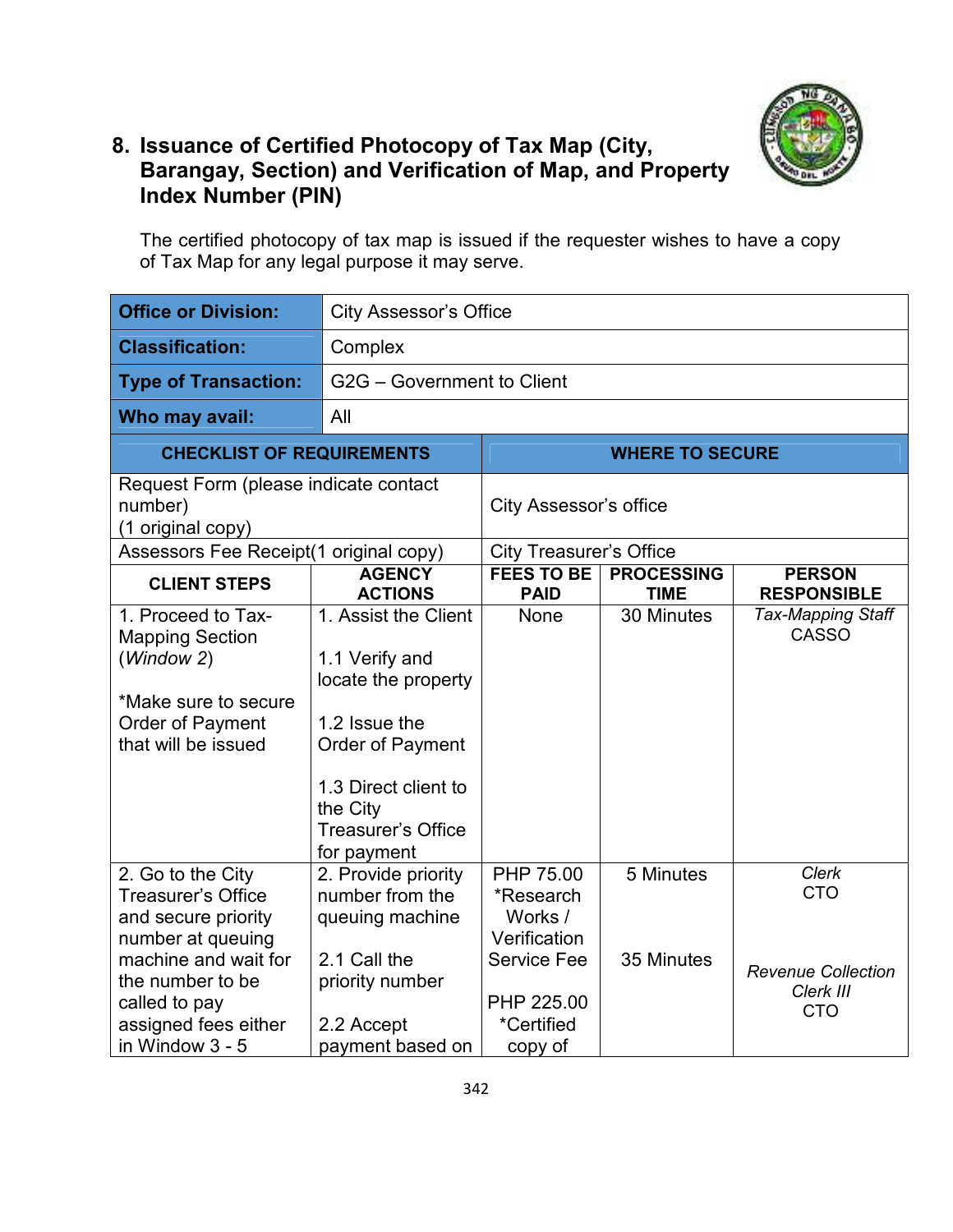

|                              | the Order of            | Barangay           |            |                          |
|------------------------------|-------------------------|--------------------|------------|--------------------------|
| *Make sure to secure         | payment                 | Map                |            |                          |
| <b>Official Receipt that</b> |                         | *Certified         |            |                          |
| will be issued upon          | 2.3 Issue the           | True copy of       |            |                          |
| payment                      | <b>Official Receipt</b> | Tax Map            |            |                          |
|                              |                         | *Reproductio       |            |                          |
|                              |                         | n of Maps          |            |                          |
|                              |                         | (photocopy,        |            |                          |
|                              |                         | white & blue       |            |                          |
|                              |                         | printing)          |            |                          |
|                              |                         | PHP 1.00 /         |            |                          |
|                              |                         | sq. in             |            |                          |
|                              |                         | *For every         |            |                          |
|                              |                         | square inch in     |            |                          |
|                              |                         | excess of the      |            |                          |
|                              |                         | long bond          |            |                          |
|                              |                         | paper              |            |                          |
| 3. Return to the             | 3. Receive the          |                    | 1 Hour     | <b>Tax-Mapping Staff</b> |
| <b>CASSO Tax-Mapping</b>     | <b>Official Receipt</b> |                    |            | <b>CASSO</b>             |
| Section (Window 2) to        |                         |                    |            |                          |
| give the official            | 3.1 Advice client       |                    |            |                          |
| receipt issued from          | to wait for the         |                    |            |                          |
| the CTO                      | certified copy          |                    |            |                          |
|                              | 3.2 Prepares and        |                    |            |                          |
|                              | seal the requested      |                    |            |                          |
|                              | Tax Map                 |                    |            |                          |
|                              |                         |                    |            | <b>Assistant City</b>    |
|                              | 3.3 Review and          |                    |            | Assessor or              |
|                              | approve the             |                    |            | <b>City Assessor</b>     |
|                              | certified Tax Map       |                    |            | <b>CASSO</b>             |
| 4. Claims the certified      | 4. Releases the         |                    | 30 Minutes | <b>Tax-Mapping Staff</b> |
| Tax Map at Tax-              | certified Tax Map       |                    |            | <b>CASSO</b>             |
| <b>Mapping Section</b>       |                         |                    |            |                          |
| (Window 2)                   |                         |                    |            |                          |
|                              |                         | <b>PHP 300.00</b>  |            |                          |
|                              | <b>TOTAL:</b>           | Tax Map &          | 6 hours    |                          |
|                              |                         | <b>Service Fee</b> |            |                          |

Issuance of Certified Photocopy of Tax Map (City, Barangay, Section) qualified for multistage processing.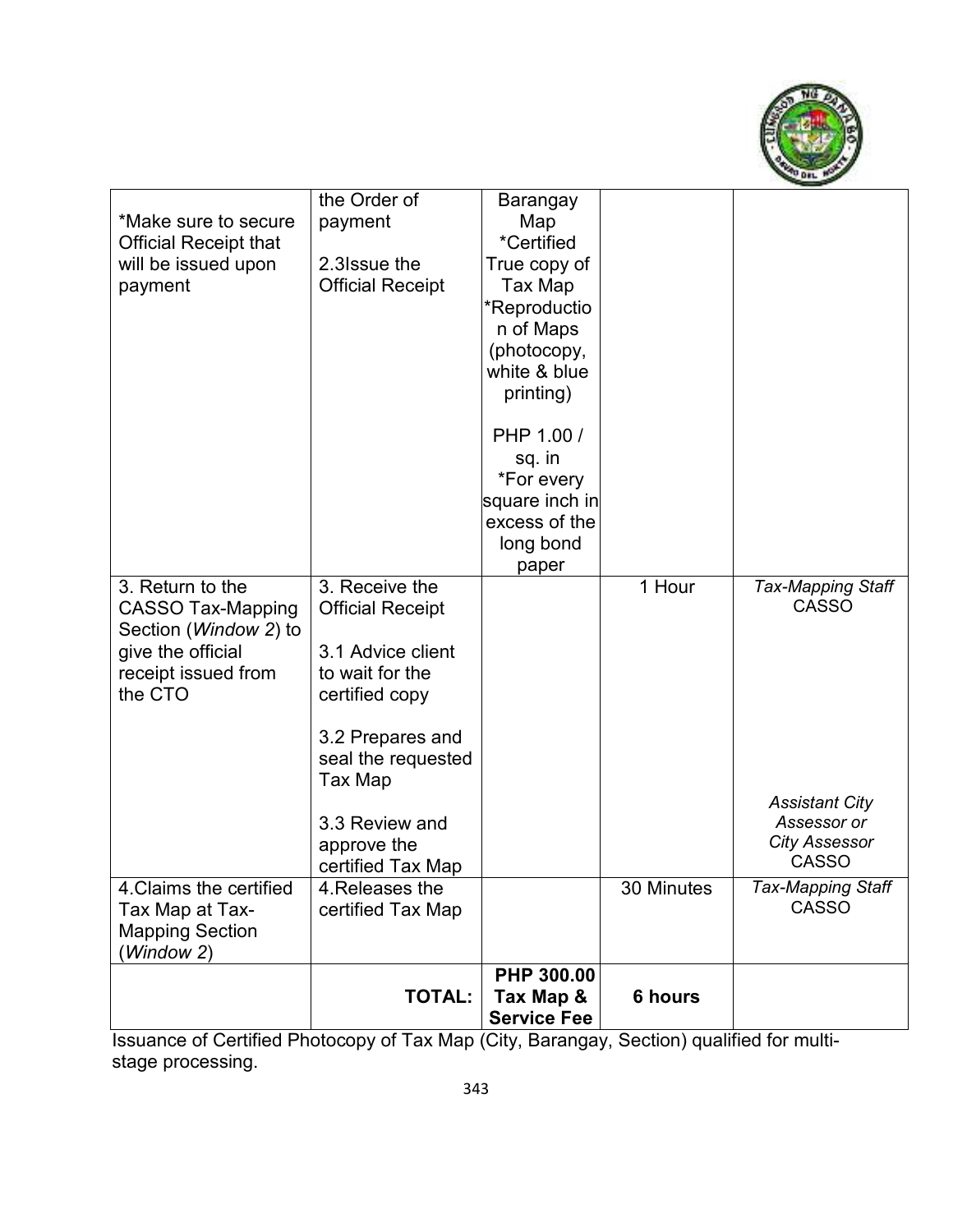

### **9. Issuance of Certified True Copies of Tax Declaration and Certification (Land Holdings, With Improvement, No Improvement, etc.)**

The Certified True Copies of Tax Declaration and Certification is issued to the requester for BIR, ROD, DAR and whatever legal purpose it may serve.

| <b>Office or Division:</b>                                                                                                                                                                 |                                                                                                                                                                                                                            | <b>City Assessor's Office</b>               |                                  |                                             |  |  |
|--------------------------------------------------------------------------------------------------------------------------------------------------------------------------------------------|----------------------------------------------------------------------------------------------------------------------------------------------------------------------------------------------------------------------------|---------------------------------------------|----------------------------------|---------------------------------------------|--|--|
| <b>Classification:</b>                                                                                                                                                                     | Complex                                                                                                                                                                                                                    |                                             |                                  |                                             |  |  |
| <b>Type of Transaction:</b>                                                                                                                                                                |                                                                                                                                                                                                                            | G2G - Government to Client                  |                                  |                                             |  |  |
| Who may avail:                                                                                                                                                                             | All                                                                                                                                                                                                                        |                                             |                                  |                                             |  |  |
| <b>CHECKLIST OF REQUIREMENTS</b>                                                                                                                                                           |                                                                                                                                                                                                                            |                                             | <b>WHERE TO SECURE</b>           |                                             |  |  |
| original copy)                                                                                                                                                                             | Request Form (please indicate contact<br>number; for Property and Land Holding:<br>indicate Civil Status and if married, always<br>write the maiden name of the wife) (1                                                   |                                             | City Assessor's office           |                                             |  |  |
| Assessors Fee Receipt (1 original copy)                                                                                                                                                    |                                                                                                                                                                                                                            | <b>City Treasurer's Office</b>              |                                  |                                             |  |  |
| <b>CLIENT STEPS</b>                                                                                                                                                                        | <b>AGENCY</b><br><b>ACTIONS</b>                                                                                                                                                                                            | <b>FEES TO BE</b><br><b>PAID</b>            | <b>PROCESSING</b><br><b>TIME</b> | <b>PERSON</b><br><b>RESPONSIBLE</b>         |  |  |
| 1. Submit complete<br>documentary<br>requirements at<br><b>Records</b><br><b>Management Section</b><br>$(Window 3 - 5)$<br>*Make sure to secure<br>Order of Payment<br>that will be issued | 1. Receive and<br>review<br>documentary<br>requirements<br>1.1 Issue the<br>Order of Payment<br>if all required<br>documents were<br>given<br>1.2 Direct client to<br>the City<br><b>Treasurer's Office</b><br>for payment | None                                        | 30 Minutes                       | Records<br>Management Staff<br><b>CASSO</b> |  |  |
| 2. Go to the City<br><b>Treasurer's Office</b><br>and secure priority<br>number at queuing                                                                                                 | 2. Provide priority<br>number from the<br>queuing machine                                                                                                                                                                  | PHP 75.00<br>/ Certified true<br>copy<br>of | 5 Minutes                        | <b>Clerk</b><br><b>CTO</b>                  |  |  |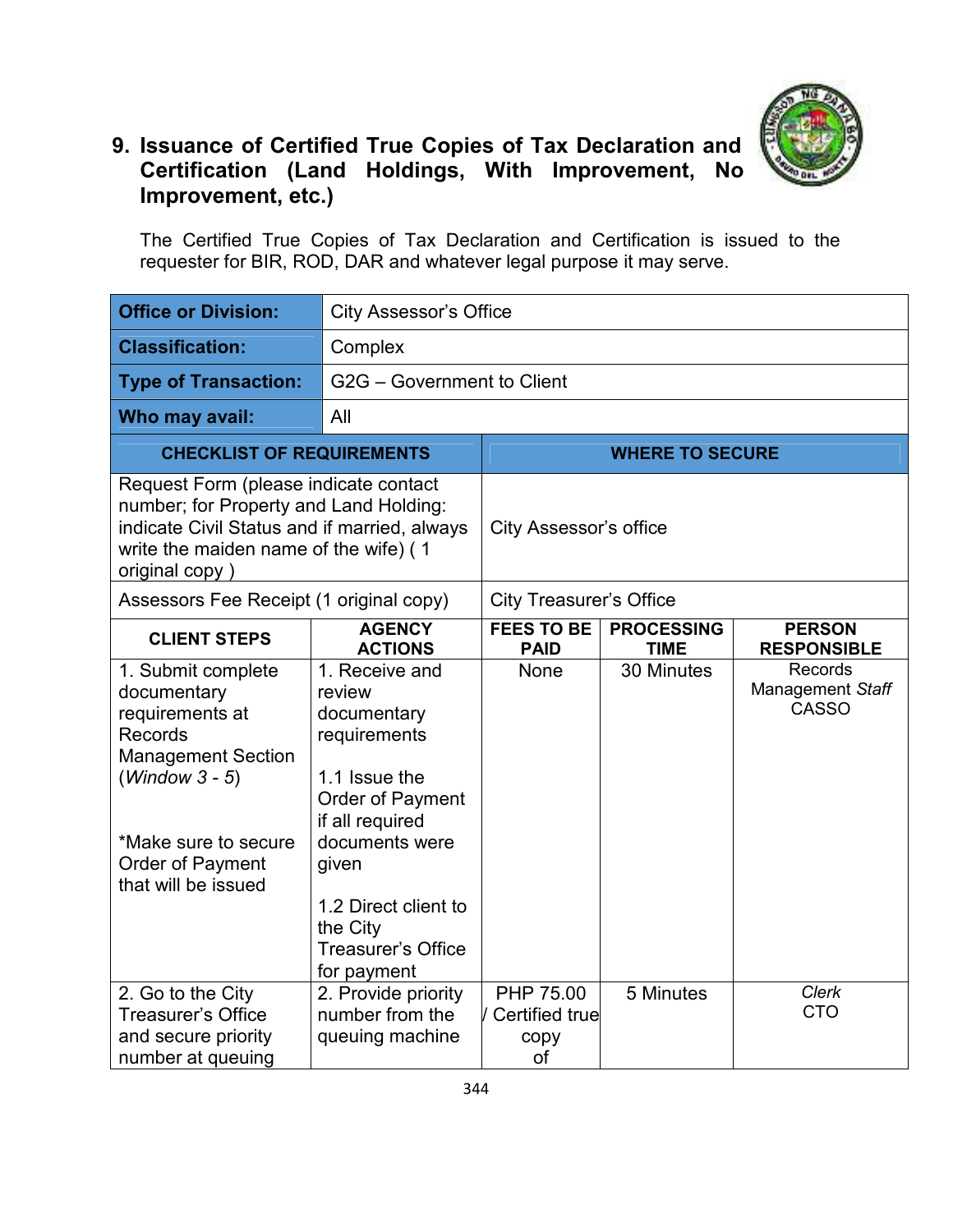

| machine and wait for            | 2.1 Call the            | Landholding         | 35 Minutes |                           |
|---------------------------------|-------------------------|---------------------|------------|---------------------------|
| the number to be                | priority number         | *Certificate of     |            | <b>Revenue Collection</b> |
| called to pay                   |                         | Property            |            | Clerk III                 |
| assigned fees either            | 2.2 Accept              | holding             |            | <b>CTO</b>                |
| in Window $3 - 5$               | payment based on        | (inclusive of       |            |                           |
|                                 | the Order of            | the                 |            |                           |
| *Make sure to secure            | payment                 | <b>improvements</b> |            |                           |
| <b>Official Receipt that</b>    |                         | introduced to       |            |                           |
|                                 | 2.3 Issue the           |                     |            |                           |
| will be issued upon             |                         | the land)           |            |                           |
| payment                         | <b>Official Receipt</b> |                     |            |                           |
|                                 |                         | * Certified         |            |                           |
|                                 |                         | Photocopy of        |            |                           |
|                                 |                         | Tax                 |            |                           |
|                                 |                         | Declaration         |            |                           |
|                                 |                         | *Certification      |            |                           |
|                                 |                         | of No               |            |                           |
|                                 |                         | Improvements        |            |                           |
|                                 |                         | *Certification      |            |                           |
|                                 |                         | of w/               |            |                           |
|                                 |                         | Improvements        |            |                           |
|                                 |                         | * Other             |            |                           |
|                                 |                         | Certification       |            |                           |
|                                 |                         |                     |            |                           |
|                                 |                         | PHP 150.00          |            |                           |
|                                 |                         | *For Trace          |            |                           |
|                                 |                         | <b>Back</b>         |            |                           |
| 3. Return to the                | 3. Receive the          |                     | 1 Hour     | Records                   |
| <b>CASSO Records</b>            | <b>Official Receipt</b> |                     |            | Management Staff          |
| <b>Management Section</b>       |                         |                     |            | <b>CASSO</b>              |
| ( <i>Window 3 - 5</i> ) to give | 3.1 Advice client       |                     |            |                           |
| the official receipt            | to wait for the         |                     |            |                           |
|                                 |                         |                     |            |                           |
| issued from the CTO             | certified copy          |                     |            |                           |
|                                 |                         |                     |            |                           |
|                                 | 3.2 Prepares the        |                     |            |                           |
|                                 | certified true copy     |                     |            |                           |
|                                 |                         |                     |            |                           |
|                                 | 3.3 Verified the        |                     |            |                           |
|                                 | certified true copy     |                     |            |                           |
|                                 |                         |                     |            |                           |
|                                 | 3.4 Sealed the          |                     |            |                           |
|                                 | certified true copy     |                     |            |                           |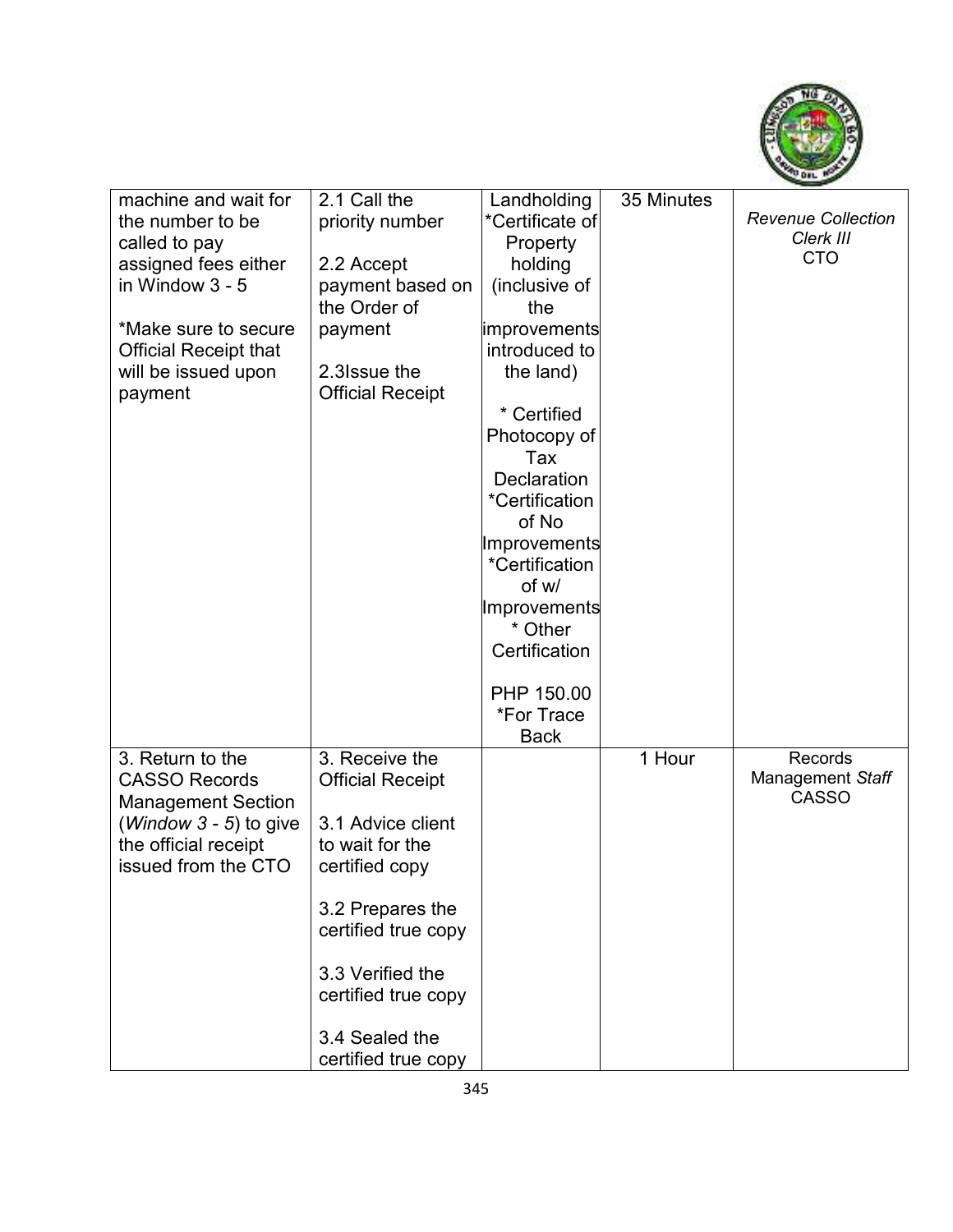

|                                        | 3.5 Approve the<br>certified Tax Map |                       |            | <b>Assistant City</b><br>Assessor or<br><b>City Assessor</b><br><b>CASSO</b> |
|----------------------------------------|--------------------------------------|-----------------------|------------|------------------------------------------------------------------------------|
| 4. Claims the<br>requested certificate | 4. Releases the<br>certified Tax Map |                       | 30 Minutes | Records<br>Management Staff                                                  |
| at Records                             |                                      |                       |            | <b>CASSO</b>                                                                 |
| <b>Management Section</b>              |                                      |                       |            |                                                                              |
| $(Window 3 - 5)$                       |                                      |                       |            |                                                                              |
|                                        |                                      | <b>PHP 75.00</b>      |            |                                                                              |
|                                        |                                      | <b>Certified true</b> |            |                                                                              |
|                                        |                                      | copy                  |            |                                                                              |
|                                        | <b>TOTAL:</b>                        | <b>PHP 150 - if</b>   | 6 hours    |                                                                              |
|                                        |                                      | needed for            |            |                                                                              |
|                                        |                                      | trace back /          |            |                                                                              |
|                                        |                                      | <b>Assessment</b>     |            |                                                                              |

Issuance of Certified True Copies of Tax Declaration and Certification (Land Holdings, With Improvement, No Improvement, etc.) qualified for multi-stage processing.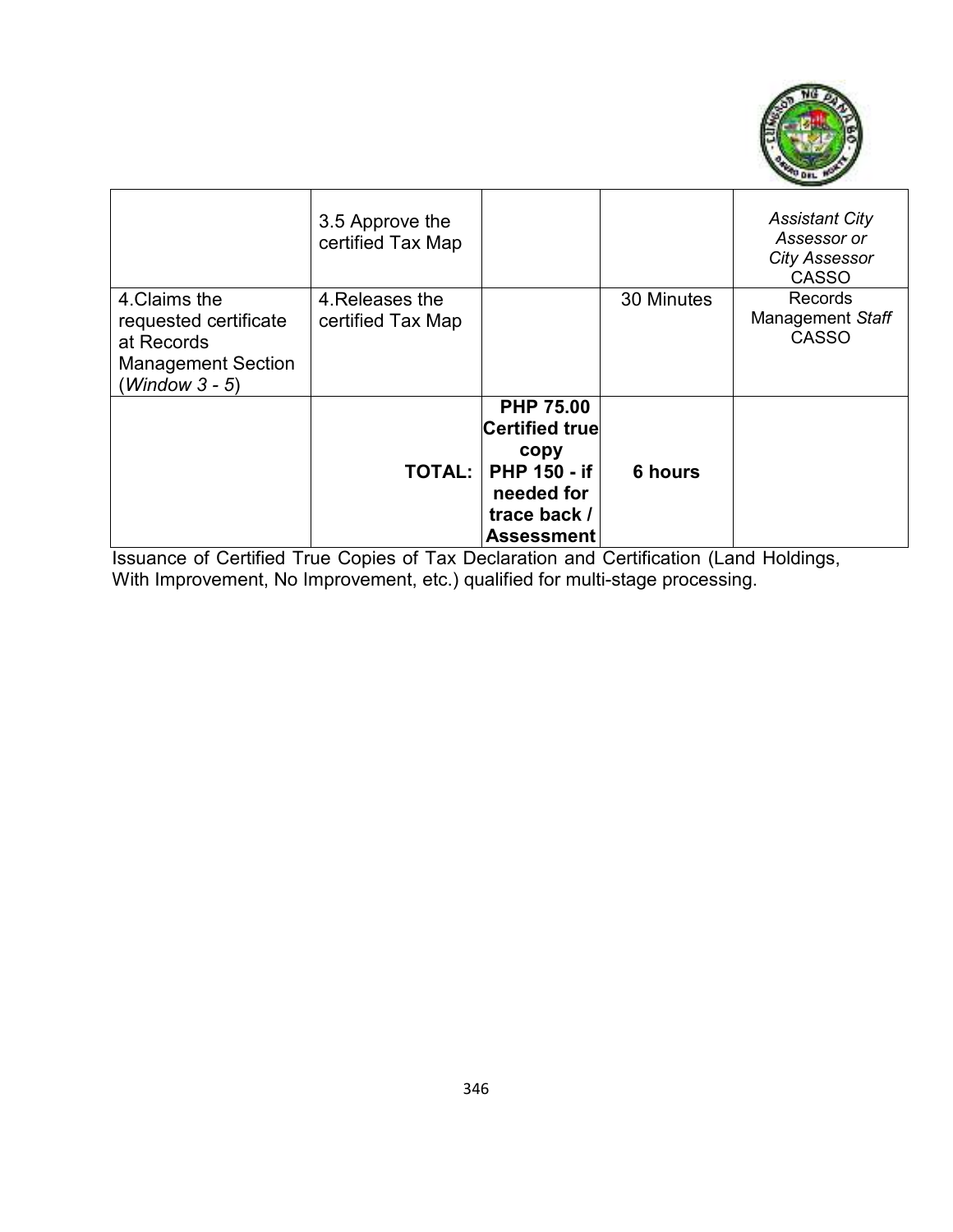

## **10. Application for Machinery New Assessment or Transfer**

The application for new declaration / re-assessment of building and other improvements is processed if the requester wishes to update or change the existing records for new declarations, re-assessment of building and other improvements.

| <b>Office or Division:</b>                                                                                                                                                          |                                                                                                                                                                    | <b>City Assessor's Office</b>    |                                  |                                                          |  |  |
|-------------------------------------------------------------------------------------------------------------------------------------------------------------------------------------|--------------------------------------------------------------------------------------------------------------------------------------------------------------------|----------------------------------|----------------------------------|----------------------------------------------------------|--|--|
| <b>Classification:</b>                                                                                                                                                              | Complex                                                                                                                                                            |                                  |                                  |                                                          |  |  |
| <b>Type of Transaction:</b>                                                                                                                                                         |                                                                                                                                                                    | G2G - Government to Client       |                                  |                                                          |  |  |
| Who may avail:                                                                                                                                                                      | All                                                                                                                                                                |                                  |                                  |                                                          |  |  |
| <b>CHECKLIST OF REQUIREMENTS</b>                                                                                                                                                    |                                                                                                                                                                    | <b>WHERE TO SECURE</b>           |                                  |                                                          |  |  |
| Acquisition Cost (1 photocopy)                                                                                                                                                      |                                                                                                                                                                    | <b>Civil Engineer's Office</b>   |                                  |                                                          |  |  |
| Date of Installation (1 photocopy)                                                                                                                                                  |                                                                                                                                                                    | <b>Civil Engineer's Office</b>   |                                  |                                                          |  |  |
| Sworn Statement(1 original copy)                                                                                                                                                    |                                                                                                                                                                    | <b>City Assessor's Office</b>    |                                  |                                                          |  |  |
| Assessors Fee Receipt (1 original copy)                                                                                                                                             |                                                                                                                                                                    | <b>City Treasurer's Office</b>   |                                  |                                                          |  |  |
| <b>Situational Requirement:</b>                                                                                                                                                     |                                                                                                                                                                    |                                  |                                  |                                                          |  |  |
| In case of Machinery:<br>(a) Acquisition Cost, Installation / Labor &<br><b>Freight Cost</b><br>(b) Date of Installation                                                            |                                                                                                                                                                    |                                  | Machinery Supplier / Client      |                                                          |  |  |
| <b>CLIENT STEPS</b>                                                                                                                                                                 | <b>AGENCY</b><br><b>ACTIONS</b>                                                                                                                                    | <b>FEES TO BE</b><br><b>PAID</b> | <b>PROCESSING</b><br><b>TIME</b> | <b>PERSON</b><br><b>RESPONSIBLE</b>                      |  |  |
| 1. Submit complete<br>documentary<br>requirements at<br>Appraisal and<br><b>Assessment Section</b><br>(Window 1)<br>*Make sure to secure<br>Order of Payment<br>that will be issued | 1. Receive and<br>review<br>documentary<br>requirements<br>1.1 Issue the<br>Order of Payment<br>if all required<br>documents were<br>given<br>1.2 Direct client to | None                             | 30 Minutes                       | Appraisal and<br><b>Assessment Staff</b><br><b>CASSO</b> |  |  |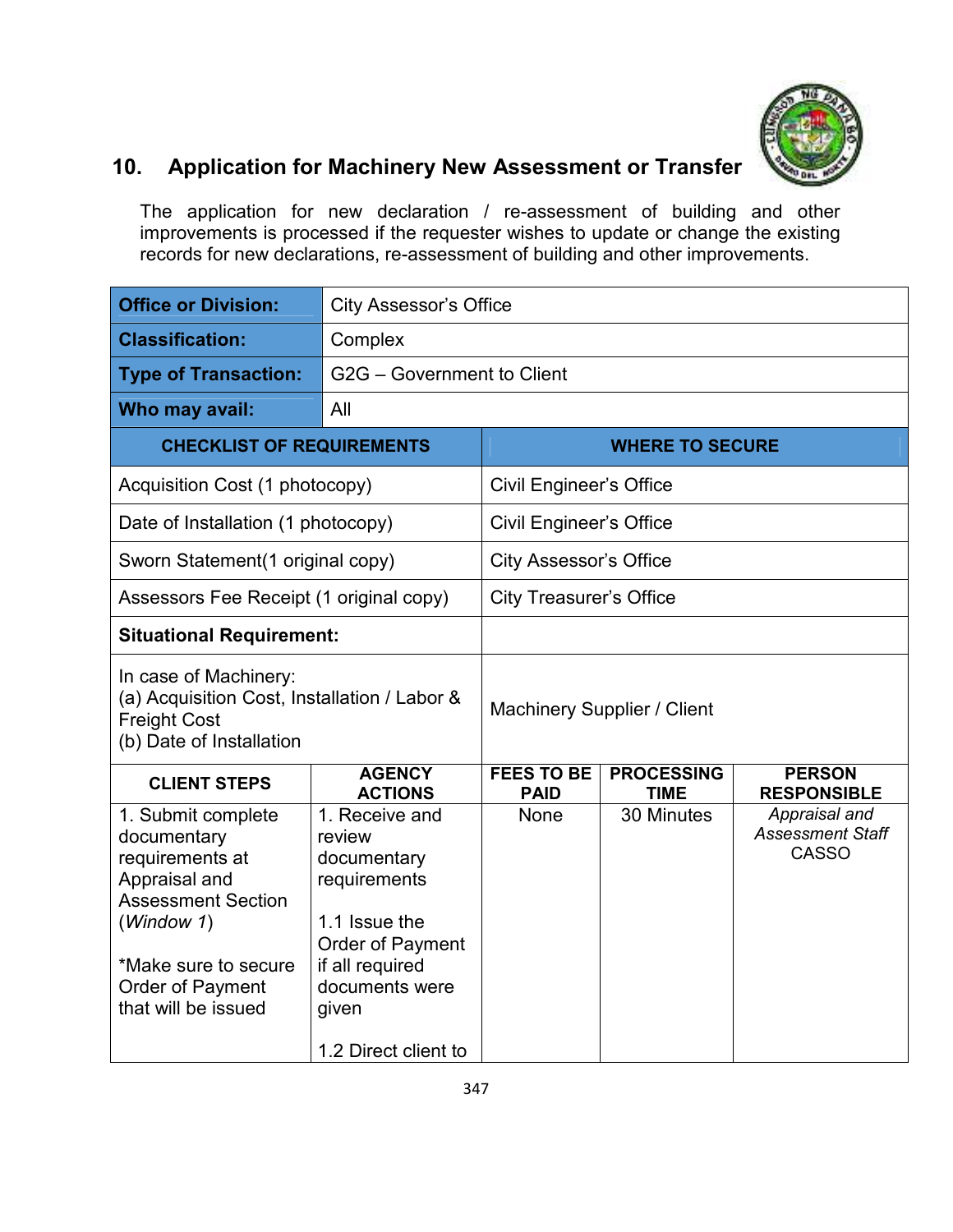

|                                                                                                                                                                                                                                                                                | the City                                                                                                                                                                                                                             |                                                                |            |                                                          |
|--------------------------------------------------------------------------------------------------------------------------------------------------------------------------------------------------------------------------------------------------------------------------------|--------------------------------------------------------------------------------------------------------------------------------------------------------------------------------------------------------------------------------------|----------------------------------------------------------------|------------|----------------------------------------------------------|
|                                                                                                                                                                                                                                                                                | <b>Treasurer's Office</b>                                                                                                                                                                                                            |                                                                |            |                                                          |
|                                                                                                                                                                                                                                                                                | for payment                                                                                                                                                                                                                          |                                                                |            |                                                          |
| 2. Go to the City<br><b>Treasurer's Office</b><br>and secure priority<br>number at queuing                                                                                                                                                                                     | 2. Provide priority<br>number from the<br>queuing machine                                                                                                                                                                            | PHP 150.00<br>Tax<br><b>Declaration</b><br>+ PHP 75.00         | 5 Minutes  | <b>Clerk</b><br><b>CTO</b>                               |
| machine and wait for<br>the number to be<br>called to pay<br>assigned fees either<br>in Window 3 - 5                                                                                                                                                                           | 2.1 Call the<br>priority number<br>2.2 Accept<br>payment based on<br>the Order of                                                                                                                                                    | Service Fee -<br>lif need Ocular<br>Inspection /<br>Assessment | 35 Minutes | <b>Revenue Collection</b><br>Clerk III<br><b>CTO</b>     |
| *Make sure to secure<br><b>Official Receipt that</b><br>will be issued upon<br>payment                                                                                                                                                                                         | payment<br>2.3 Issue the<br><b>Official Receipt</b>                                                                                                                                                                                  |                                                                |            |                                                          |
| 3. Return to the<br><b>CASSO Appraisal</b><br>and Assessment<br>Section (Window 1) to<br>give the official<br>receipt issued from<br>the CTO<br>*Make sure to Affix<br>your name, signature,<br>address and contact<br>no. in the FAAS and<br>receive the Claim<br><b>Stub</b> | 3. Receive the<br><b>Official Receipt</b><br>3.1 Advice client<br>to affix their name,<br>signature, address<br>and contact no. in<br>the FAAS<br>3.2 Issue the<br><b>Claim Stub</b><br>3.3 Verifies the<br>documentary<br>documents |                                                                | 1 Hour     | Appraisal and<br><b>Assessment Staff</b><br><b>CASSO</b> |
|                                                                                                                                                                                                                                                                                | 3.4 Conduct<br>Ocular inspection<br>to check<br>improvements of<br>the Property<br>3.5 Prepares Field                                                                                                                                |                                                                |            | <b>Tax-Mapping Staff</b><br><b>CASSO</b>                 |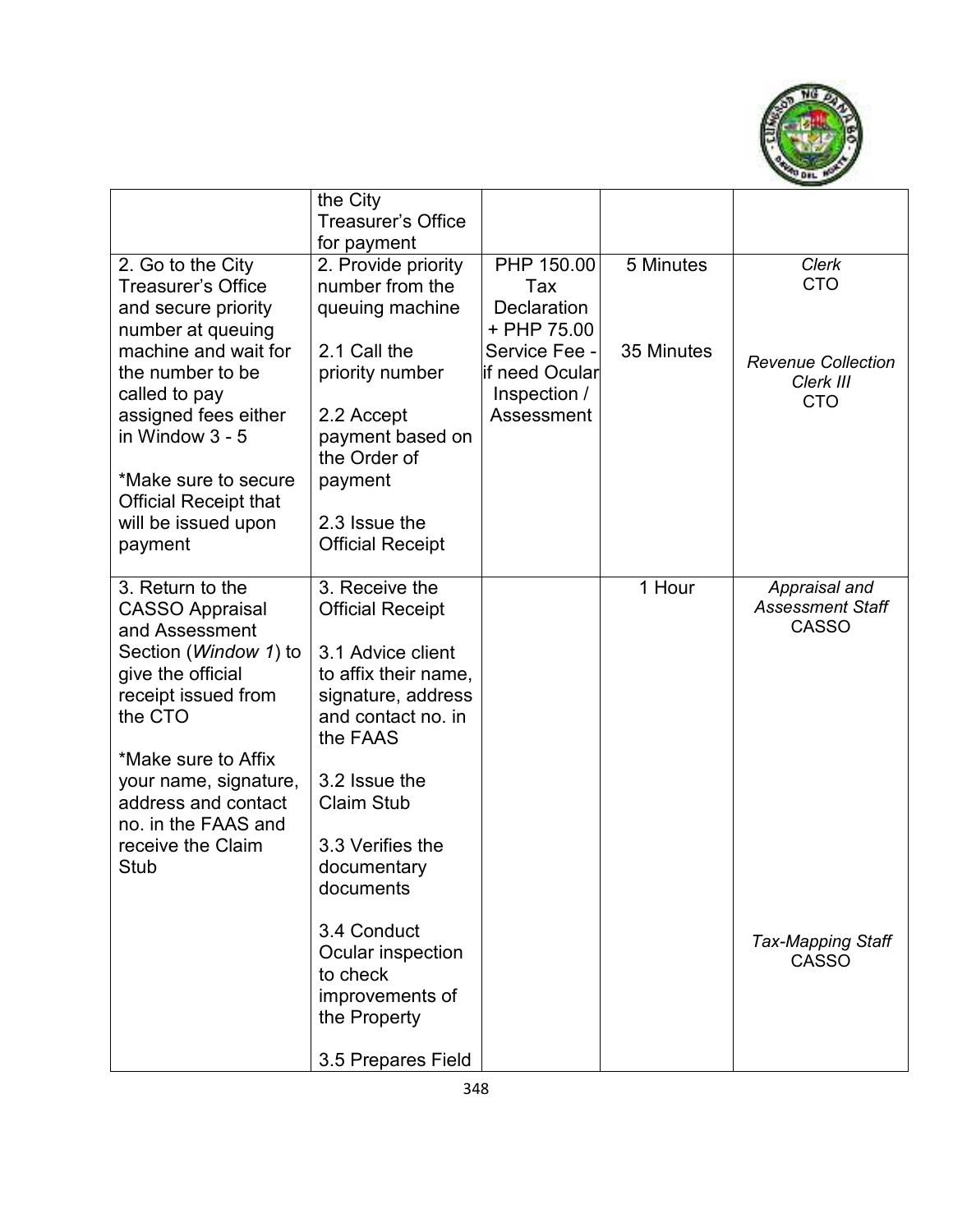

| Appraisal and         |  |                         |
|-----------------------|--|-------------------------|
| Assessment            |  |                         |
| Sheet (FAAS)          |  |                         |
|                       |  |                         |
| 3.6 Assign a          |  |                         |
| Property              |  |                         |
| Identification        |  |                         |
|                       |  |                         |
| Number to FAAS        |  |                         |
|                       |  |                         |
| 3.7 Reflect Tax       |  |                         |
| Map for TMCR          |  |                         |
|                       |  | <b>Assistant City</b>   |
| 3.8 Review and        |  | Assessor                |
| recommend for         |  | <b>CASSO</b>            |
| approval              |  |                         |
|                       |  |                         |
| 3.9 Approve           |  | <b>City Assessor</b>    |
| <b>FAAS</b>           |  | <b>CASSO</b>            |
|                       |  |                         |
| 3.10 Assign ARP       |  | Records                 |
|                       |  | <b>Management Staff</b> |
| No. in the FAAS       |  | <b>CASSO</b>            |
|                       |  |                         |
| 3.11 Encode the       |  |                         |
| <b>FAAS and print</b> |  |                         |
| the Tax               |  |                         |
| Declaration and       |  |                         |
| Notice of             |  |                         |
| Assessment            |  |                         |
|                       |  |                         |
| 3.12 Assigned         |  |                         |
| control number in     |  |                         |
| the Notice of         |  |                         |
| Assessment            |  |                         |
|                       |  |                         |
| 3.13 Seal the Tax     |  |                         |
|                       |  |                         |
| <b>Declaration</b>    |  |                         |
|                       |  | <b>City Assessor</b>    |
| 3.14 Approve the      |  | <b>CASSO</b>            |
| Owner's Copy of       |  |                         |
| the Tax               |  |                         |
| Declaration and       |  |                         |